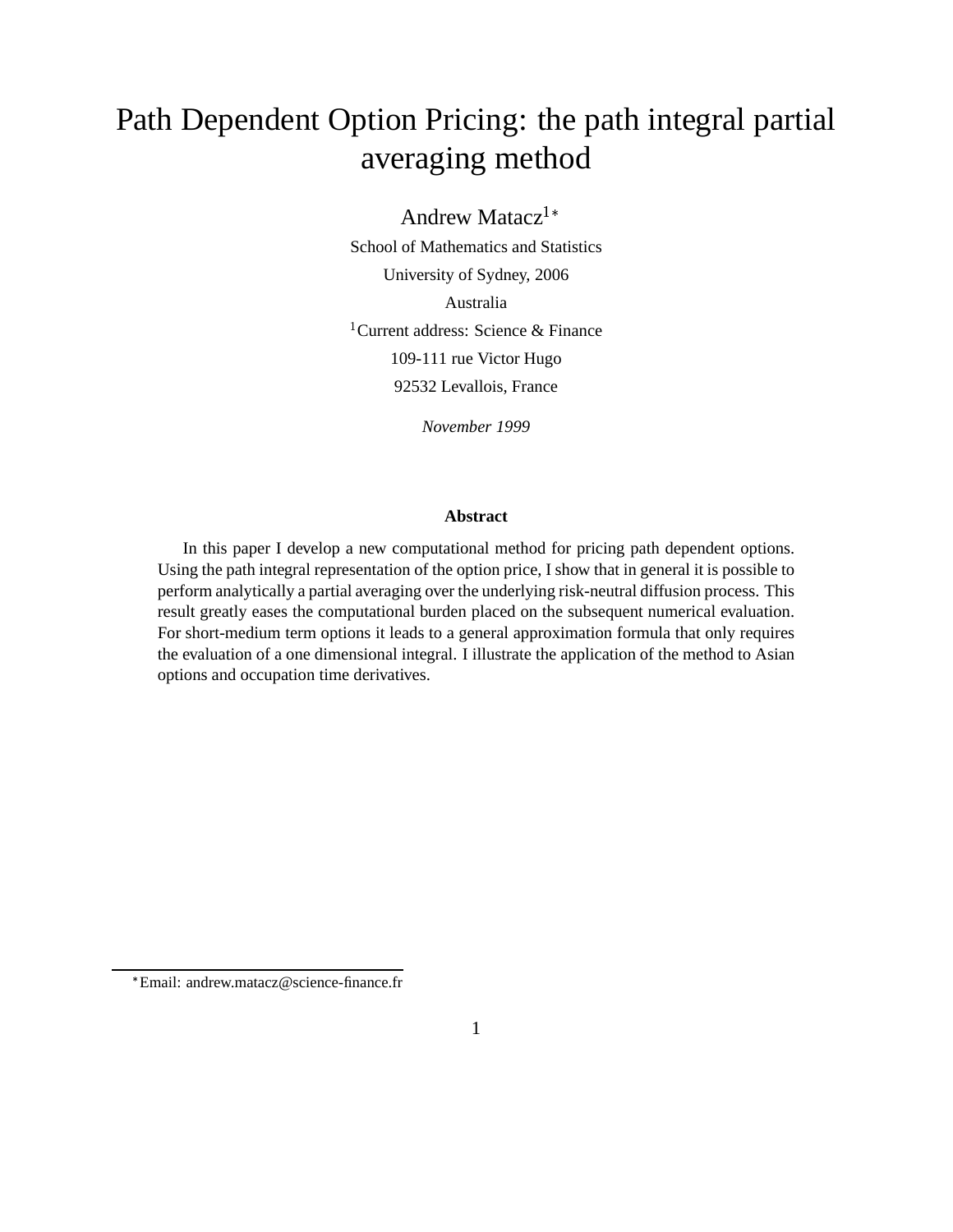## **1 Introduction**

Financial derivatives (eg. options and futures) derive their value from an underlying traded financial security, whose price is modeled by some stochastic process. In their most general form, the option payoff is path dependent since it depends on the entire future path traversed by the underlying security. Path dependent options are defined using either discrete or continuous price sampling. For continuous sampling closed from solutions are often available, but in practice most traded path dependent options are discretely sampled. It is known that the application of these closed form solutions leads to substantial pricing errors for discretely sampled options [1, 2, 3]. This feature has necessitated the development of practical and efficient computational methods for the evaluation of path dependent options [4]. Most research has focussed on either partial differential equation, Monte Carlo or tree based methods. In contrast to these approaches, in this paper I will develop an alternative based on the *path integral* formulation of the pricing problem.

For many years, theoretical physicists have been developing and applying the path integral method for calculating expectations similar to those now being encountered in the evaluation of financial derivatives (via the risk-neutral valuation formula). A path integral is an infinite dimensional Riemannian integral as the integral is performed over a set of functions or paths. The path integral method is unique in that it gives a global formulation of the problem in question. This global description provides a powerful tool for deriving analytical approximation and numerical solution schemes that are difficult or impossible to formulate in other ways. Formally, the path integral method is easily extended to multi-dimensional problems. Much of the driving force behind the development of path integral numerical methods in physics has been that, compared to other methods, they show only a slow increase in computational complexity as the dimensionality of the problem increases. Path integral methods were first introduced by Feynman in 1942 as an alternative formulation of quantum physics [5, 6]. They have found wide application in the evaluation of both the real time dynamics and equilibrium statistical mechanics of quantum many-body systems [7, 8, 9]. They are also a popular and natural tool for the analysis of diffusion processes [10, 11, 12], including non-Markovian systems where there is a lack of practical alternatives [14].

The application of path integral methods to financial derivatives was pioneered by Dash who developed a path integral framework for pricing bonds and options within one factor term structure models [15, 16, 17]. More recently, Linetsky [18] was the first to show how path dependent options could be formally priced in a path integral framework. He considered several examples of one and two factor path dependent options. Baaquie [19] has shown how path integral methods can be used to price vanilla options with stochastic volatility. The same author has also recast the popular Heath-Jarrow-Morton model of forward interest rates as a problem in path integration [20]. Similar to Dash, Otto has more recently shown how to use path integration to price bonds and bond options under general short rate models [21]. Bennati *et-al* [22] have focussed on a multi-dimensional path integral formalism for solving general financial problems based on systems of stochastic equations. All these preceding authors focussed on general formalism and exactly solvable models. They have shown that path integrals constitute a natural framework for describing the evaluation of general multi-factor derivatives. Although path integral methods offer an attractive way of obtaining exact solutions, they cannot find exact solutions not available using more standard methods. The greatest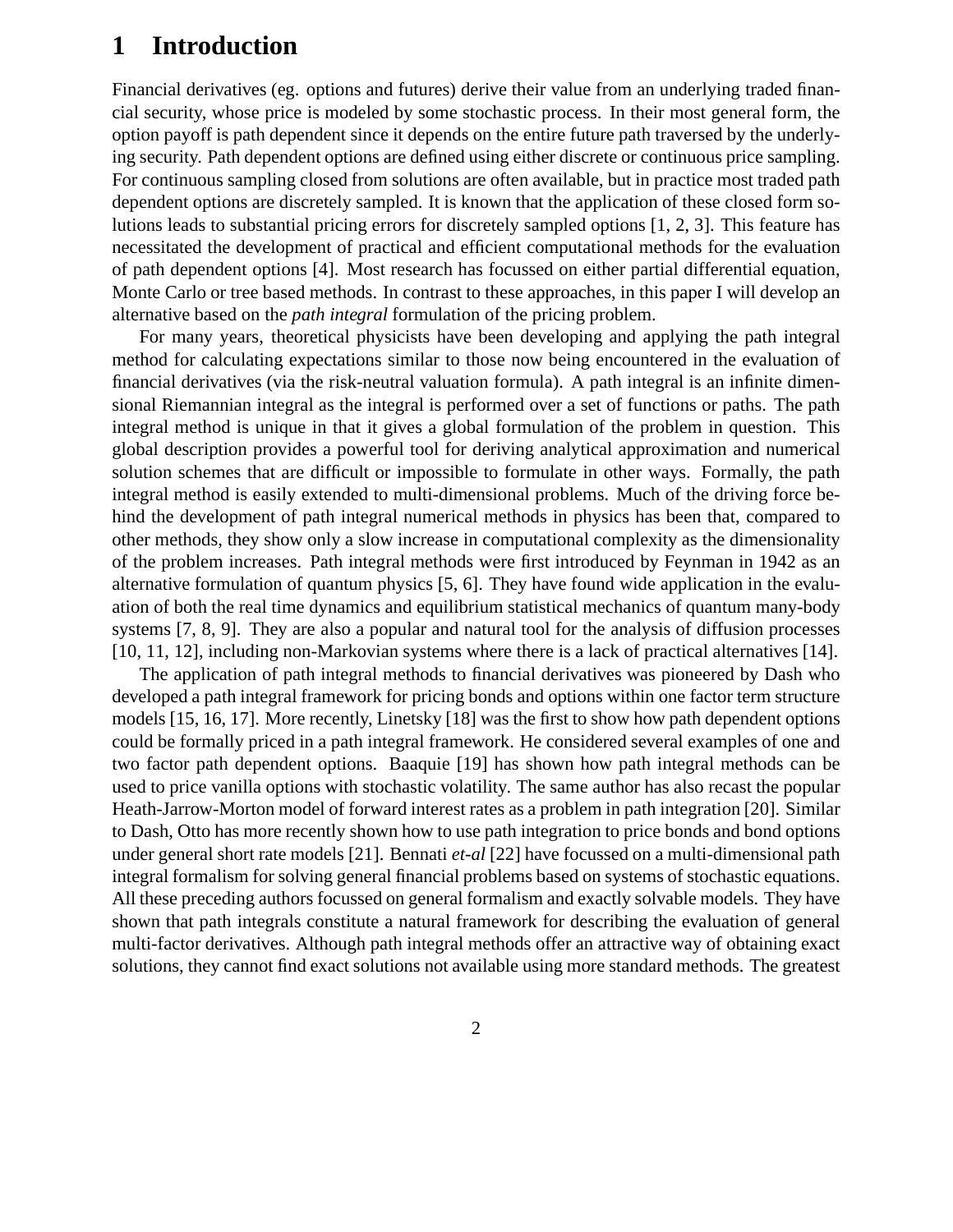promise of path integral methods will be in the development of new numerical and approximation methods for addressing pricing problems where exact solutions are impossible.

Path integral numerical methods involve the evaluation of a multi-dimensional integral, either by deterministic or Monte Carlo methods. A review of deterministic and Monte Carlo methods, developed for physics applications, can be found in Drozdov [11] and Makri [7] respectively. An independent and much more recent development has been the application of path integral numerical methods to financial derivatives. This was pioneered by Eydeland [23] who, using fast Fourier transform methods, has derived a deterministic path integral algorithm for calculating the generating function of a random variable defined as the time integral of a general diffusion process. He pointed to a number of potential financial applications of this algorithm. Chiarella and El-Hassan have applied the method of Eydeland to the pricing of American bond options in the Heath-Jarrow-Morton framework [24]. More recently, Chiarella *et-al* have devised a deterministic path integral algorithm based on Fourier-Hermite series expansions and applied it to the pricing of American options and point barrier options [25, 26]. They report computational times that are a significant improvement over the standard binomial and finite difference methods. In contrast to these deterministic methods, Makivic [28] has initiated research into the path integral Monte Carlo evaluation of financial derivatives. He broadly outlines a computational approach based on the standard Metropolis algorithm. Rosa-clot and Taddei [27] have discussed both a deterministic method and the Monte Carlo approach and applied them to several examples. Some of these previous papers point out that the path integral method is superior to the the traditionally used lattice methods, because the underlying asset price is left continuous rather than being discretized. This has several important advantages. The option price is obtained more accurately since all possible price paths are included in the simulation. Option Greeks are obtained more reliably since the method avoids the need for numerical differentiation. A further advantage of path integral methods is that they can be easily and efficiently extended to evaluate multi-factor financial derivatives.

The application of path integral methods here is fundamentally different from all the previous cited works. We use the path integral representation of the option price to show that rather generally, it is possible to perform analytically a *partial averaging* over the underlying risk-neutral diffusion process. This key result will greatly reduce the computational burden placed on the subsequent numerical evaluation. The application of this method is inspired by a technique first developed for computation problems in chemical physics [30, 31]. Conceptually, the partial averaging corresponds to averaging over the high frequency fluctuations of the risk-neutral diffusion process. For short-medium term options it leads to a general approximation formula that only requires the evaluation of a one dimensional numerical integral. Longer term options can be evaluated deterministically or most generally by standard Monte Carlo methods. In this case, the partial averaging method will greatly reduce the required dimension of the Monte Carlo simulation.

The outline of this paper is as follows. In section 2 we develop a formal path integral representation for the evaluation of rather general path dependent options. In section 3 we show how the previous path integral can be numerically evaluated after performing analytically a partial averaging over the underlying risk-neutral diffusion process. In section 4 some examples are presented. For clarity of presentation and completeness, the path integral methods used in this paper are developed from first principles in the three appendices.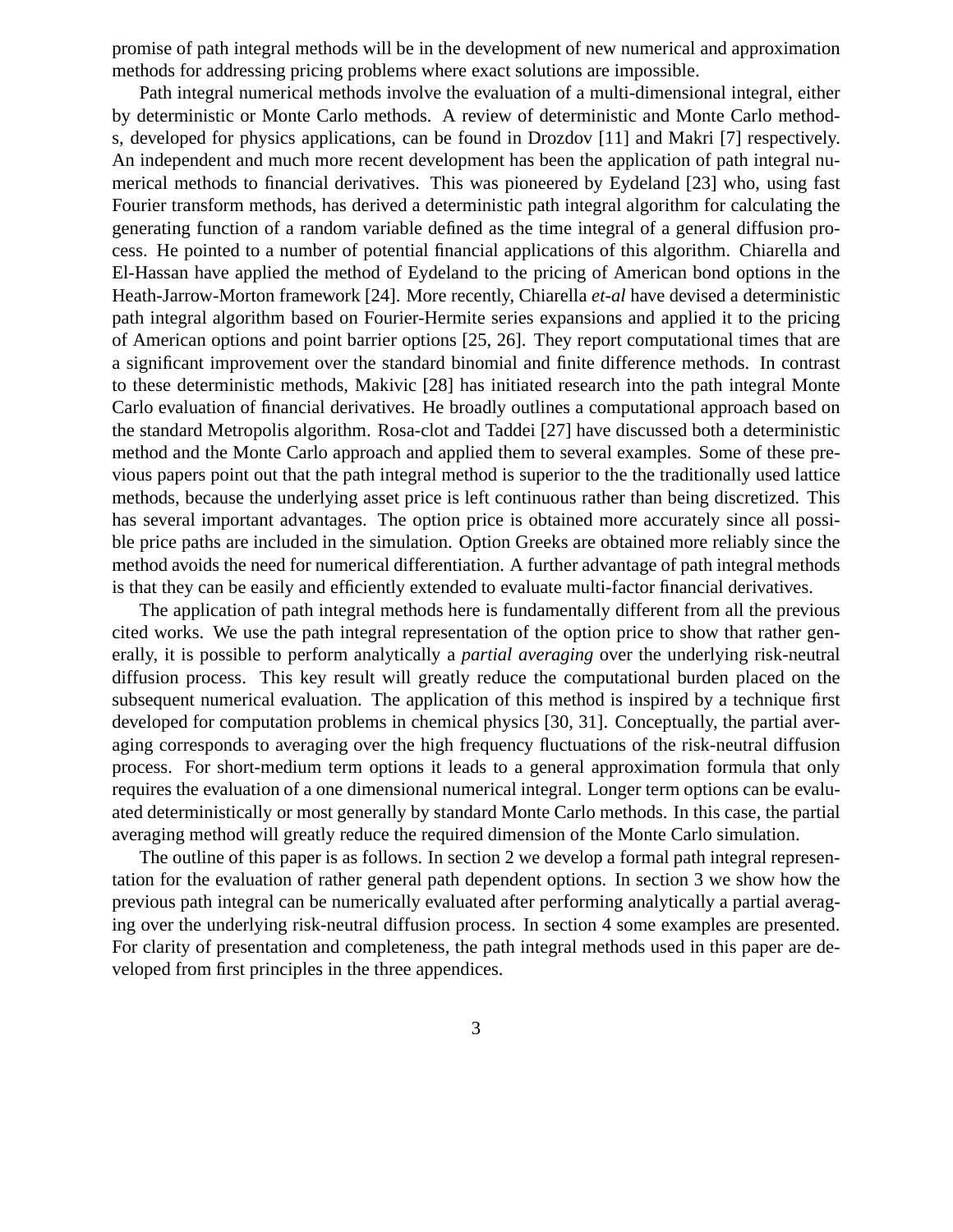## **2 Path dependent option theory**

In this section we will present a formal path integral framework general enough to price a wide range of path dependent options. We will assume the standard geometric Brownian motion (GBM) model of the asset price process. More general diffusion processes present no special difficulties. In this case the risk-neutral price process is given by the Ito stochastic differential equation

$$
dS_t = (r - q)S_t dt + \sigma S_t dW_t, \qquad (2.1)
$$

where  $r$  is the interest rate and  $q$  is the continuous dividend yield. Using Ito's lemma we can show

$$
dx_t = \mu dt + \sigma dW_t, \qquad (2.2)
$$

where

$$
x_t = \ln S_t, \quad \mu = r - q - \frac{1}{2}\sigma^2. \tag{2.3}
$$

Consider a path dependent option with price  $C_F$  at expiry u given by

$$
C_F(S_u, \mathcal{I}, u) = F(S_u, \mathcal{I}) = F(e^{x_u}, \mathcal{I}), \qquad (2.4)
$$

where F is the option payoff function which depends on some path dependent random variable  $\mathcal{I}$ . In this paper we will assume that  $\mathcal I$  can be written as

$$
\mathcal{I} = \int_{t}^{u} ds \, w(s) f(x_s, s), \tag{2.5}
$$

which is a time integral over an arbitrary function of the risk-neutral diffusion process (2.2). For continuous sampling  $w(s) = 1$ , but for discrete sampling (which is more realistic in practice)

$$
w(s) = \sum_{i} w_i \delta(s - s_i),
$$
\n(2.6)

where  $w_i$  are the sampling weights and  $s_i$  are the sampling times. The above definition of  $\mathcal I$ was used before by Wilmott *et-al* [29] whose focus was on partial differential equation methods. It was shown to be general enough to include Asian, barrier and lookback options which are 3 qualitatively different path dependent options. We will present examples in section 4.

In a risk-neutral framework, the option price at inception time  $t$  is given by

$$
C_F(S_t, t) = e^{-rT} E_{x_t}[F(e^{x_u}, \mathcal{I})], \qquad (2.7)
$$

where  $T = u - t$  and the  $u - t$  and the expectation is with respect to the transformed risk-neutral price process (2.2) conditioned on the initial value  $x_t$ . The price at inception can then be expressed as

$$
C_F(S_t, t) = e^{-rT} \int_{-\infty}^{\infty} dx_u \int_{-\infty}^{\infty} d\mathcal{I} P(x_u, \mathcal{I}|x_t) F(e^{x_u}, \mathcal{I}), \qquad (2.8)
$$

where  $P(x_u, \mathcal{I}|x_t)$  is the joint probability density function (PDF) of  $x_u$  and the path dependent random variable  $\mathcal{I}$ . In appendix A we show for a general diffusion process how the joint PDF can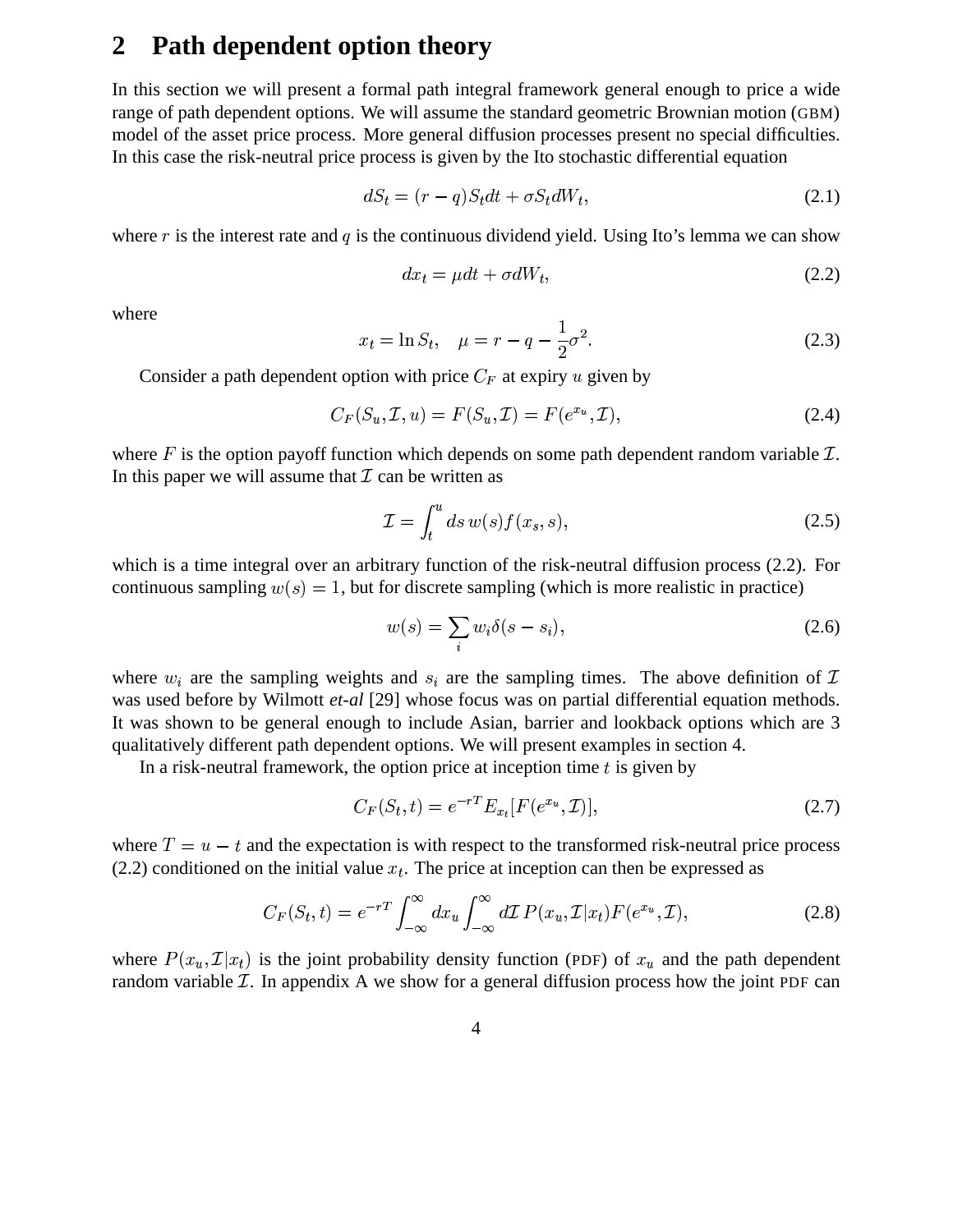be formally computed as a path integral. For the special case of GBM, we show in appendix A that the joint PDF is given by

$$
P(x_u, \mathcal{I}|x_t) = \frac{1}{2\pi} \exp\left[\frac{\mu x_u}{\sigma^2} - \frac{\mu x_t}{\sigma^2} - \frac{\mu^2 T}{2\sigma^2}\right] \int_{-\infty}^{\infty} dk e^{-ik\mathcal{I}} K(x_u, x_t; T), \tag{2.9}
$$

where  $\mu$  is the constant defined in (2.3) and K, which we refer to as the propagator is defined by

$$
K(x_u, x_t; T) = \int_{x_t}^{x_u} \mathcal{D}x_s \exp\left[-\frac{1}{2\sigma^2} \int_t^u ds \, \left(\dot{x}_s^2 + V(x_s, s)\right)\right]. \tag{2.10}
$$

In (2.10), the integration measure  $\mathcal{D}x_s$  denotes a *path integral* which is defined precisely in appendix A. It describes an infinite dimensional integral over all paths connecting  $x<sub>u</sub>$  at the expiry time and  $x_t$  at the initial time. We refer to the function V in (2.10) as the potential function. For the GBM model it has the form

$$
V(x_s, s) = -2ik\sigma^2 w(s) f(x_s, s).
$$
\n(2.11)

We see that in this case the potential is imaginary with a functional form determined by the path dependent random variable (2.5). We show in appendix A that for more general risk-neutral diffusion processes the potential function is complex.

The propagator (2.10), up to a boundary term, is the characteristic function of the joint PDF. In physics, the path integral (2.10) is equivalent to the path integral representation for the equilibrium quantum statistical density matrix of a particle in a complex potential  $V(x)$  [5]. In this case temperature replaces the role of time in (2.10). Under an imaginary time transformation, (2.10) becomes equivalent to that which gives the quantum mechanical propagator of a one dimensional quantum particle in a complex potential  $V(x)$ . These identifications with standard problems in theoretical physics are of great value because we can then use the methods and results of theoretical physics for performing these path integrals. Tables of known exact path integrals of the form (2.10), for various potential functions, are listed by Grosche [6]. Such tables along with the formulation provided here provide an easy way to obtain exact solutions to path dependent option prices.

### **2.1 Seasoned path dependent options**

In this paper we consider the option at its inception time. More generally, the option price at time  $t'$  ( $t < t' < u$ ) for a seasoned path dependent option is given by

$$
C_F(S_{t'}, \mathcal{I}_t^{t'}, t') = e^{-r(u-t')} E_{x_{t'}}[F(e^{x_u}, \mathcal{I}_t^{t'} + \mathcal{I}_t^{u})],
$$
\n(2.12)

where we use the more detailed notation

$$
\mathcal{I}_t^u = \int_t^u ds \, w(s) f(x_s, s). \tag{2.13}
$$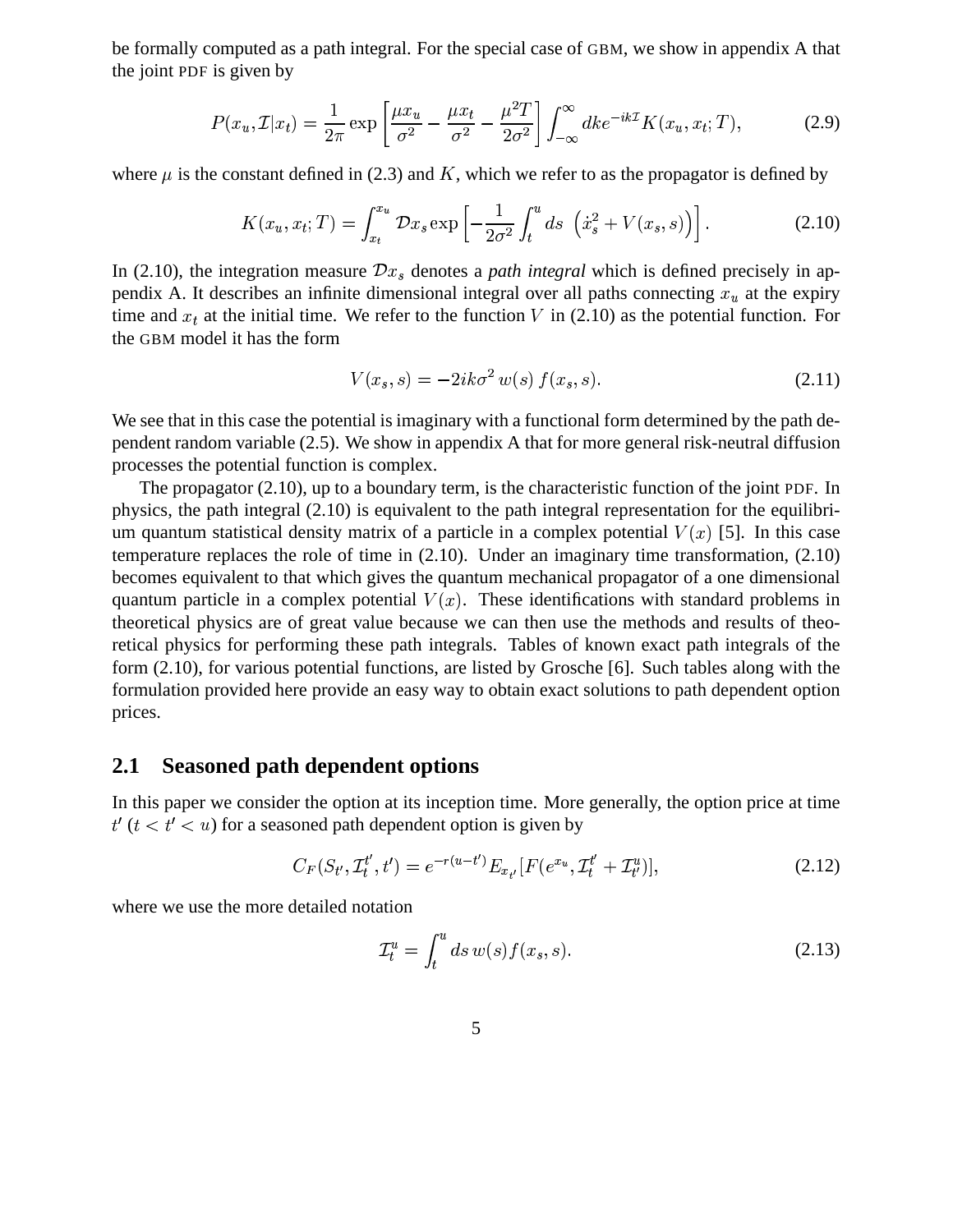We then find

$$
C_F(S_{t'}, \mathcal{I}_t^{t'}, t') = e^{-r(u-t')} \int_{-\infty}^{\infty} dx_u \int_{-\infty}^{\infty} d\mathcal{I}_{t'}^u P(x_u, \mathcal{I}_{t'}^u | x_{t'}) F(e^{x_u}, \mathcal{I}_t^{t'} + \mathcal{I}_{t'}^u). \tag{2.14}
$$

We see that this case only affects the payoff function in a simple way and the joint PDF we need to find is the same problem as before. Therefore all the final results can be trivially extended to seasoned options.

#### $\mathbf{3}$ **Partial Averaging**

In the previous section we showed that for the GBM model, equations  $(2.5)$  and  $(2.9-11)$  define a formal path integral representation for the joint PDF. The option price is then obtained from this joint PDF via (2.8). In this section we use the previous path integral formulation to show that it is possible to perform analytically a partial averaging [30] over the underlying risk-neutral diffusion process. The option price can then be more efficiently evaluated by numerical methods.

First we must discretize in time (2.2), by defining the discrete time  $s_n = n\varepsilon + t$ , where  $n =$  $0, 1, ..., N$  and  $\varepsilon = T/N$  with  $T = u - t$ . The propagator (2.10) can then be decomposed as

$$
K(x_u, x_t; T) = \int_{-\infty}^{\infty} dx_{N-1}...dx_1 \prod_{n=1}^{N} K(x_n, x_{n-1}; \varepsilon)
$$
 (3.1)

where  $x_N \equiv x_u$ ,  $x_0 \equiv x_t$  and a general form for the short-time propagator is, as shown in appendix C,

$$
K(x_n, x_{n-1}; \varepsilon) = \left(\frac{1}{2\pi\sigma^2\varepsilon}\right)^{1/2} \exp\left[-\frac{(x_n - x_{n-1})^2}{2\sigma^2\varepsilon} - \gamma(x_n, x_{n-1}; \varepsilon)\right],\tag{3.2}
$$

where  $\gamma$  will be defined below. Substituting (3.2) into (3.1) we find that the propagator becomes

$$
K(x_u, x_t; T) = \left(\frac{1}{2\pi\sigma^2 \varepsilon}\right)^{\frac{N}{2}} \int_{-\infty}^{\infty} dx_{N-1}...dx_1 \exp\left[-\sum_{n=1}^{N} \frac{(x_n - x_{n-1})^2}{2\sigma^2 \varepsilon} - \sum_{n=1}^{N} \gamma(x_n, x_{n-1}; \varepsilon)\right].
$$
\n(3.3)

As  $\varepsilon \to 0$ , its possible to show that

$$
\gamma(x_n, x_{n-1}; \varepsilon) = \varepsilon \frac{\left(V(x_n, s_n) + V(x_{n-1}, s_{n-1})\right)}{4\sigma^2} \tag{3.4}
$$

yields the correct short-time propagator when substituted into (3.2).

We will refer to equation  $(3.2)$ , with  $(3.4)$ , as the primitive short-time propagator. It is the standard short-time propagator used in the numerical evaluation of path integrals. A key feature of this propagator is that it is *not* correct to first order in  $\varepsilon$ . It is in fact only valid as  $\varepsilon \to 0$ . Clearly, the dimension of the integral in  $(3.1)$  could be made much smaller by searching for shorttime propagators accurate over larger time-steps. This observation has motivated the search for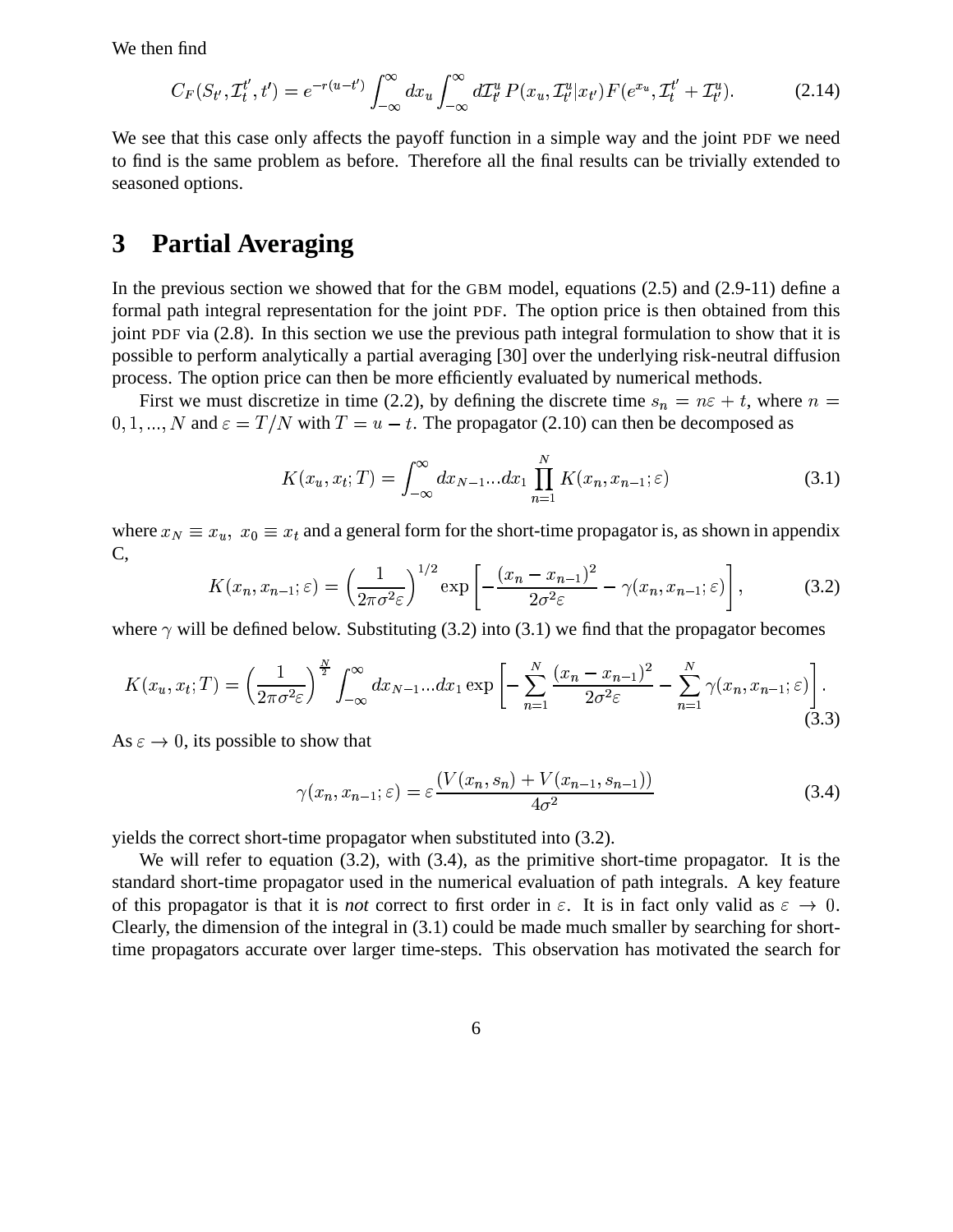improved short-time propagators for use in path integral calculations for physics applications [7, 13, 31]. In appendix C, we show that its possible in general to write

$$
\gamma(x_n, x_{n-1}; \varepsilon) = -\sum_{m=1}^{\infty} \frac{1}{m!} \left( -\frac{\varepsilon}{2\sigma^2} \right)^m C_m(x_n, x_{n-1}; \varepsilon), \tag{3.5}
$$

where  $C_m$  describes a cumulant structure with each cumulant of order  $(\sigma^2 \varepsilon)^{m-1}$ . The key result is, we can obtain a short-time propagator formally correct to second order in  $\varepsilon$ , by truncating all cumulants beyond the first. This truncation corresponds to retaining an averaging over only the high frequency fluctuations of the risk-neutral diffusion process; i.e. a partial averaging. The improved short-time propagator will lead to a much more efficient numerical evaluation compared to that obtained by using the primitive short-time propagator. In appendix C, we calculate the first 2 cumulants exactly for a general potential and derive an expansion of the propagator to third order in  $T$  (a result only valid for smooth potentials).

Using the results from appendix C, with the GBM potential  $(2.11)$ , we find that

$$
\gamma(x_n, x_{n-1}; \varepsilon) \simeq -i\varepsilon k \alpha(x_n, x_{n-1}; \varepsilon) + \frac{\varepsilon^2 k^2}{2} \beta(x_n, x_{n-1}; \varepsilon) + o(\sigma^4 \varepsilon^5), \tag{3.6}
$$

where

$$
\alpha(x_n, x_{n-1}; \varepsilon) = \int_0^1 d\tau \, w(\tau) \int_{-\infty}^\infty dp_\tau \, P(p_\tau) f(\bar{x}_\tau + p_\tau, \tau), \tag{3.7}
$$

$$
P(p_{\tau}) = \frac{1}{\sqrt{2\pi\nu_{\tau}^2}} \exp(-p_{\tau}^2/2\nu_{\tau}^2)
$$
\n(3.8)

and

$$
\nu_{\tau}^{2} = \sigma^{2} \varepsilon (1 - \tau) \tau, \quad \bar{x}_{\tau} = \tau (x_{n} - x_{n-1}) + x_{n-1}, \quad \tau = (s - s_{n-1}) / \varepsilon. \tag{3.9}
$$

Equation (3.7) is a key equation as it contains the partial averaging. The origin of  $\alpha$  is the first cumulant in the expansion (3.5) and its evaluation will lead to a short-time propagator correct to second order in  $\varepsilon$ . Expanding  $\alpha$  to order  $\varepsilon$  is consistent with the truncation of the higher cumulants in (3.5). The origin of  $\beta$  is the second cumulant which is formally calculated in appendix C. All we need to know here is that  $\beta$  is of order  $\sigma^2 \varepsilon$ , since it will be set to zero at the end. We keep it to determine the order of the first correction term due to the truncation of all higher cumulants. After combining  $(3.6)$ ,  $(3.3)$  and  $(2.9)$  and performing the integration over k, we find that the joint PDF becomes

$$
P(x_u, \mathcal{I}|x_t) \simeq \int_{-\infty}^{\infty} dx_{N-1}...dx_1 P[x_N, ..., x_1|x_0]
$$
  
 
$$
\times \exp \left[ -\frac{\left(\mathcal{I} - \varepsilon \sum_{n=1}^{N} \alpha(x_n, x_{n-1}; \varepsilon)\right)^2}{2\varepsilon^2 \sum_{n=1}^{N} \beta(x_n, x_{n-1}; \varepsilon)} \right] \left( 2\pi \varepsilon^2 \sum_{n=1}^{N} \beta(x_n, x_{n-1}; \varepsilon) \right)^{-1/2} (3.10)
$$

where  $x_N \equiv x_u$ ,  $x_t \equiv x_0$  and the discrete path PDF is given by

$$
P[x_N, ..., x_1 | x_0] = \left(\frac{1}{2\pi\sigma^2 \varepsilon}\right)^{\frac{N}{2}} \exp\left[-\sum_{n=1}^N \frac{(x_n - x_{n-1} - \mu \varepsilon)^2}{2\sigma^2 \varepsilon}\right].
$$
 (3.11)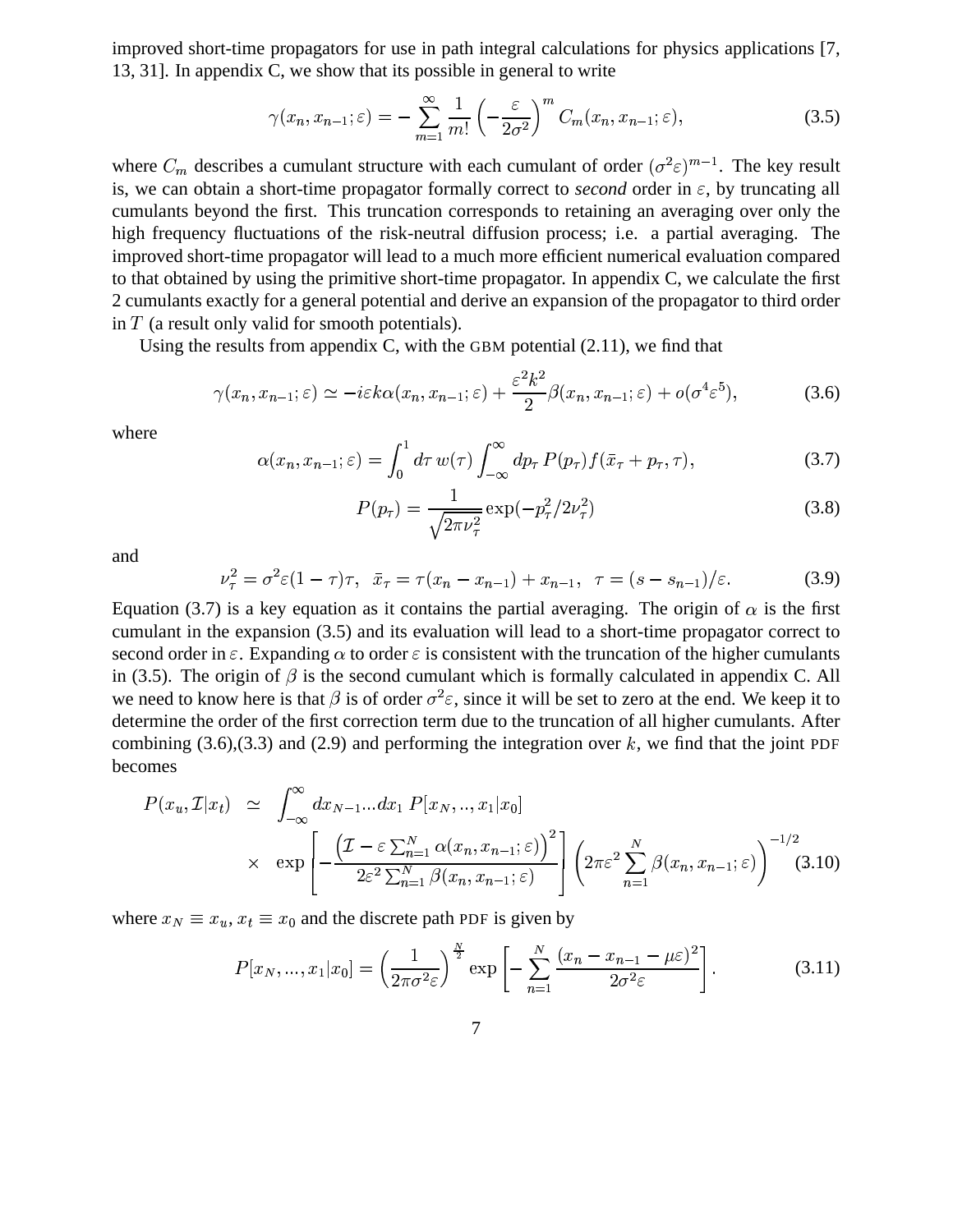Equation  $(3.11)$  describes the probability density of realizing a particular discrete path of the riskneutral stochastic process (2.2). In the limit that  $\beta$  tends to zero, the joint PDF (3.10) becomes a delta function in  $\mathcal I$  and we can show, using (2.8), that the option price becomes

$$
C_F(S_t, t) \simeq e^{-rT} \int_{-\infty}^{\infty} dx_N ... dx_1 P[x_N, ..., x_1 | x_0] \ F\left(e^{x_N}, \varepsilon \sum_{n=1}^N \alpha(x_n, x_{n-1}; \varepsilon)\right) + o(\varepsilon^2 \sigma^2 T). \tag{3.12}
$$

The order of the correction term follows from  $(3.10)$  and a saddle point expansion of the Gaussian integral over  $\mathcal I$  in (2.8).

Equation  $(3.12)$  is the major result of this paper. The multi-dimensional integral can be evaluated by deterministic methods or more generally by standard Monte Carlo methods. In this case we use the observation that  $(3.12)$  is equivalent to an expectation of the option payoff function F, with respect to the discretely sampled risk-neutral diffusion process defined by (3.11), or equivalently by (2.2). In (3.12), the discretization time-scale  $\varepsilon$  is independent of any discrete option sampling time-scale. If we choose  $\varepsilon$  to match the interval between discrete option sampling, we find that  $(3.7)$  will reduce to a primitive short-time propagator and  $(3.12)$  will become

$$
C_F(S_t, t) = e^{-rT} \int_{-\infty}^{\infty} dx_N ... dx_1 P[x_N, ..., x_1 | x_0] F\left(e^{x_N}, \sum_{n=0}^{N} w_n f(x_n)\right).
$$
 (3.13)

This is equivalent to a direct discretization of  $(2.7)$ , consistent with a discretely sampled path dependent random variable described by  $(2.5)$  and  $(2.6)$ . In this case no analytical partial averaging has been performed and the Monte Carlo evaluation of (3.13) is completely standard. The great advantage of the partial averaging method is that in (3.12), the discrete time interval  $\varepsilon$  can be chosen to be much larger than the option sampling time-scale. The partial averaging is performed in  $(3.7)$ where we must average over Gaussian fluctuations about the straight line path  $\bar{x}_{\tau}$  connecting  $x_n$ and  $x_{n-1}$ . This corresponds to averaging over the high frequency fluctuations of the risk-neutral diffusion process. In practice, as will be seen in the next section, the partial averaging integral is easily performed analytically. It is simply the Gaussian transform of the function  $f$ , which defines the path dependent random variable in question via (2.5). Of most practical interest will be discretely sampled path dependent options, where  $w(s)$  is given by (2.6). In this case the subsequent integral over  $\tau$  in (3.7) reduces to a discrete sum which presents no problems.

For the special case  $N = 1$ , for which  $\varepsilon = T$ ,  $x_1 \equiv x_u$  and  $x_0 \equiv x_t$ , we find that (3.12) becomes

$$
C_F(S_t, t) \simeq \frac{e^{-rT}}{\sqrt{2\pi\sigma^2T}} \int_{-\infty}^{\infty} dx_u \exp\left[-\frac{(x_u - x_t - \mu T)^2}{2\sigma^2 T}\right] F\left(e^{x_u}, T\alpha(x_u, x_t; T)\right) + o(\sigma^2 T^3). \tag{3.14}
$$

This describes rather generally an approximate path dependent option price. It can be simply evaluated as a one dimensional numerical integral. As a measure of the accuracy of (3.14), we ask at what time to maturity T, does the error term in  $(3.14)$  become 1% of the true option price. We assume a typical market volatility of  $\sigma = 0.25$  and that the unknown coefficient of the correction term is equal to the true option price. We find that  $T \simeq 0.5$  gives a 1% error, while  $T \simeq 0.25$ gives an error of approximately  $0.1\%$ . These estimates begin to illustrate the power of the method presented here.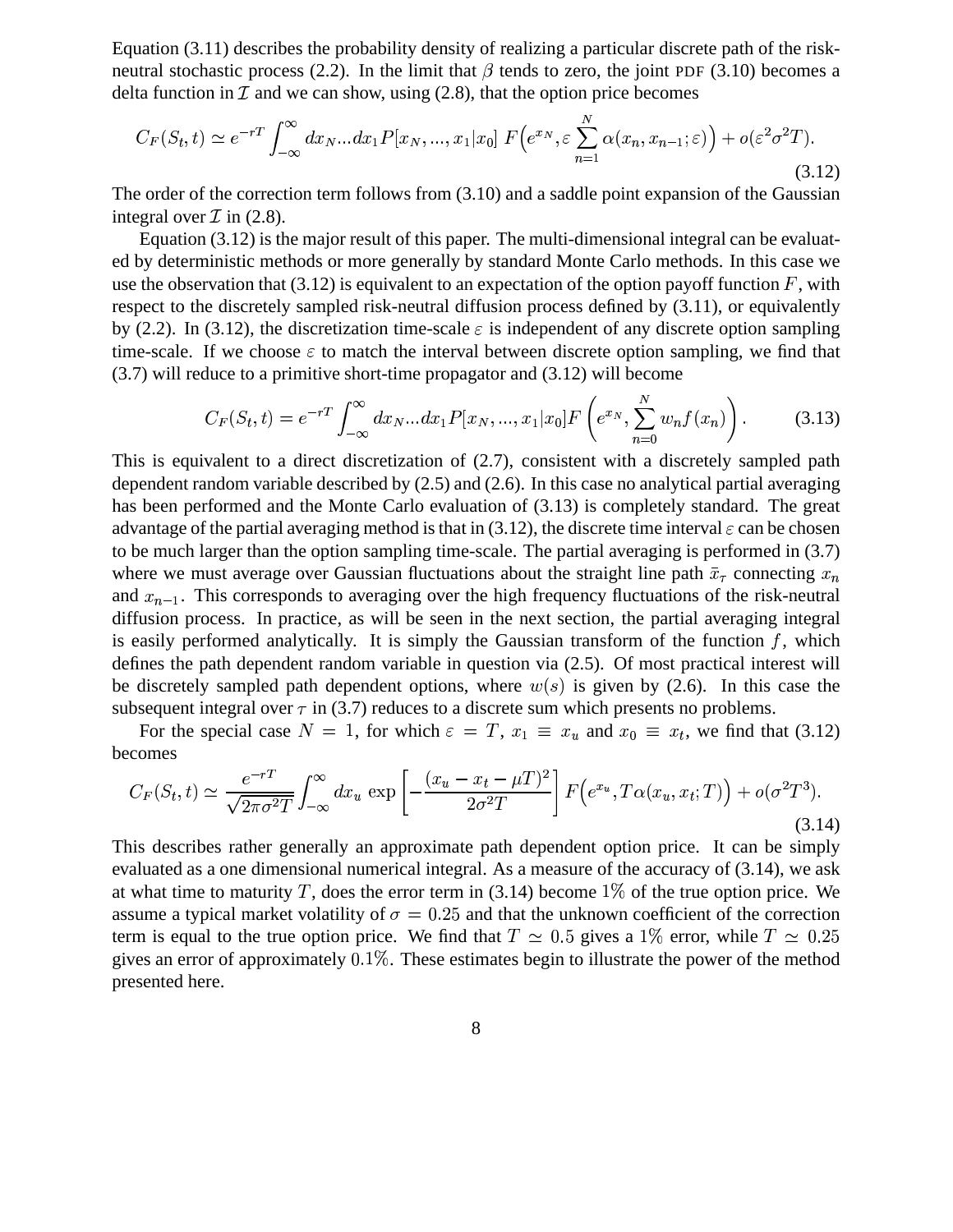#### **Examples** 4

The previous formulation is rather general and can be applied to a range of path dependent options. In this section we will show how two important and qualitatively different classes of path dependent options fit into this framework.

#### 4.1 **Average rate options**

The payoff of the geometric Asian option is some function of the path dependent random variable given by

$$
\mathcal{I} = \int_{t}^{u} ds \, w(s) x_s \,, \tag{4.1}
$$

where  $x_s$  is related to the risk-neutral asset price by (2.3). From (2.5) we can identify f with  $x_s$ . After performing the partial averaging (3.7), we find

$$
\alpha(x_n, x_{n-1}; \varepsilon) = \int_0^1 d\tau \, w(\tau) \bar{x}_\tau. \tag{4.2}
$$

For the continuous sampling  $(w(\tau) = 1)$  we find

$$
\alpha(x_n, x_{n-1}; \varepsilon) = (x_n + x_{n-1})/2.
$$
\n(4.3)

For this simple example  $\alpha$  is just the primitive short-time propagator.

The payoff of the arithmetic Asian option will be some function of the path dependent random variable

$$
\mathcal{I} = \int_{t}^{u} ds \, w(s) e^{xs}.\tag{4.4}
$$

From (2.5) we identify f with  $e^{x_s}$ . After performing the partial averaging (3.7) we find

$$
\alpha(x_n, x_{n-1}; \varepsilon) = \int_0^1 d\tau \, w(\tau) e^{\bar{x}_\tau + \nu_\tau^2/2}.
$$
\n(4.5)

We can expand (4.5) to order  $\sigma^2 \varepsilon$  without a significant loss of accuracy. This is consistent with the order of the truncation of the cumulant expansion  $(3.5)$ . We then find

$$
\alpha(x_n, x_{n-1}; \varepsilon) \simeq \int_0^1 d\tau \, w(\tau) e^{\bar{x}_\tau} \left( 1 + \sigma^2 \varepsilon (1 - \tau) \tau / 2 + o(\sigma^4 \varepsilon^2) \right). \tag{4.6}
$$

The final result will depend on whether we use discrete or continuous sampling. For continuous sampling we have  $w(\tau) = 1$  and (4.6) becomes

$$
\alpha(x_n, x_{n-1}; \varepsilon) \simeq e^{x_{n-1}} \left[ \frac{1}{a} \Big( e^a - 1 \Big) + \frac{\sigma^2 \varepsilon}{2a^3} \Big( e^a (a-2) + a + 2 \Big) + o(\sigma^4 \varepsilon^2) \right],\tag{4.7}
$$

where  $a = x_n - x_{n-1}$ . For discrete sampling we can perform the necessary summations analytically so the method is equally effective. It is instructive to compare (4.7) with the  $\alpha$  that generates the primitive short-time propagator. This is obtained by approximating (3.7) by

$$
\alpha(x_n, x_{n-1}; \varepsilon) \simeq \frac{1}{2} \Big( f(x_n) + f(x_{n-1}) \Big). \tag{4.8}
$$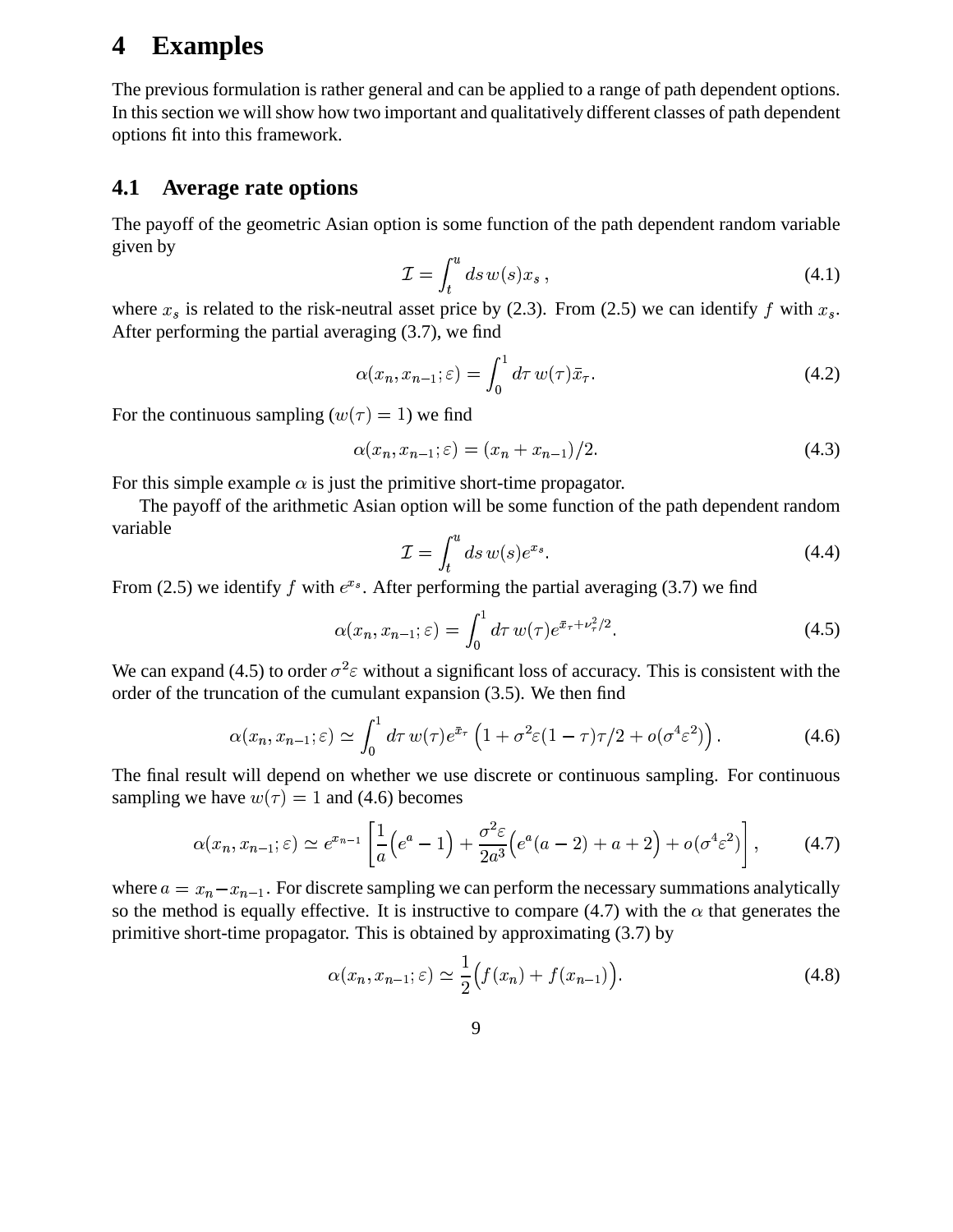One can see that (4.7) will only reduce to (4.8) in the limit  $a \to 0$  (when  $f = e^{x_s}$ ).

We can now use (3.12) to perform a Monte Carlo evaluation of the continuously sampled Asian option. Using (4.7) allows us to obtain accurate results by simulating only relatively low dimensional random paths of (2.2). This will avoid the problems associated with the Monte Carlo evaluation of these options [33].

#### **Occupation time derivatives**  $4.2$

A large and important class of path dependent options are those where the payoff depends on the time the asset price spends within a given region. This class of options have been referred to as occupation time derivatives and they have been discussed in detail by Linetsky [34, 35] and Hugonnier [36]. The valuation of debt and contingent claims with default risk can also be placed in this class [37, 38].

As a simple example, consider an option with a payoff that depends on the time spent below a possibly time dependent barrier  $B_s$ . This time is a path dependent random variable which can be expressed as (and similarly for the above case)

$$
\mathcal{I} = \int_{t}^{u} ds \, w(s) H(B_s - e^{x_s}), \tag{4.9}
$$

where H is a simple step function. We can therefore identify H with the function f in (2.5). After performing the partial averaging  $(3.7)$  we find

$$
\alpha(x_n, x_{n-1}; \varepsilon) = \int_0^1 d\tau \, w(\tau) N\Big( (\ln B_s - \bar{x}_\tau) / \nu_\tau \Big), \tag{4.10}
$$

where  $N$  is the cumulative normal distribution function. This function is difficult to integrate analytically. However the real case of practical interest is discrete sampling. In this case the integration reduces to a discrete summation and presents no problems. Barrier options are the most basic and well known example of options that fall under this framework. An interesting generalization is the step option which has a finite knock-out rate. This is motivated by riskmanagement arguments and a variety of possible payoff functions have been discussed [34, 35]. All variations are included in this framework since the payoff function is an arbitrary function of the path dependent random variable.

Consider the example of derivatives depending on the occupation time between two barriers  $B_1$  and  $B_2$ <sup>1</sup>. Included in this class are double barrier options [39] and the range products such as range notes and corridor options [40, 41]. This time is a path dependent random variable which can be expressed as

$$
\mathcal{I} = \int_{t}^{u} ds \, w(s) \Big[ H(B_2 - e^{x_s}) - H(B_1 - e^{x_s}) \Big]. \tag{4.11}
$$

From  $(2.5)$  we can identify the function f with the difference of two step functions. After performing the partial averaging  $(3.7)$  we find

$$
\alpha(x_n, x_{n-1}; \varepsilon) = \int_0^1 d\tau \, w(\tau) \Big[ N\Big( (\ln B_2 - \bar{x}_\tau)/\nu_\tau \Big) - N\Big( (\ln B_1 - \bar{x}_\tau)/\nu_\tau \Big) \Big]. \tag{4.12}
$$

 $1$  the occupation time outside these barriers can be trivially constructed from this time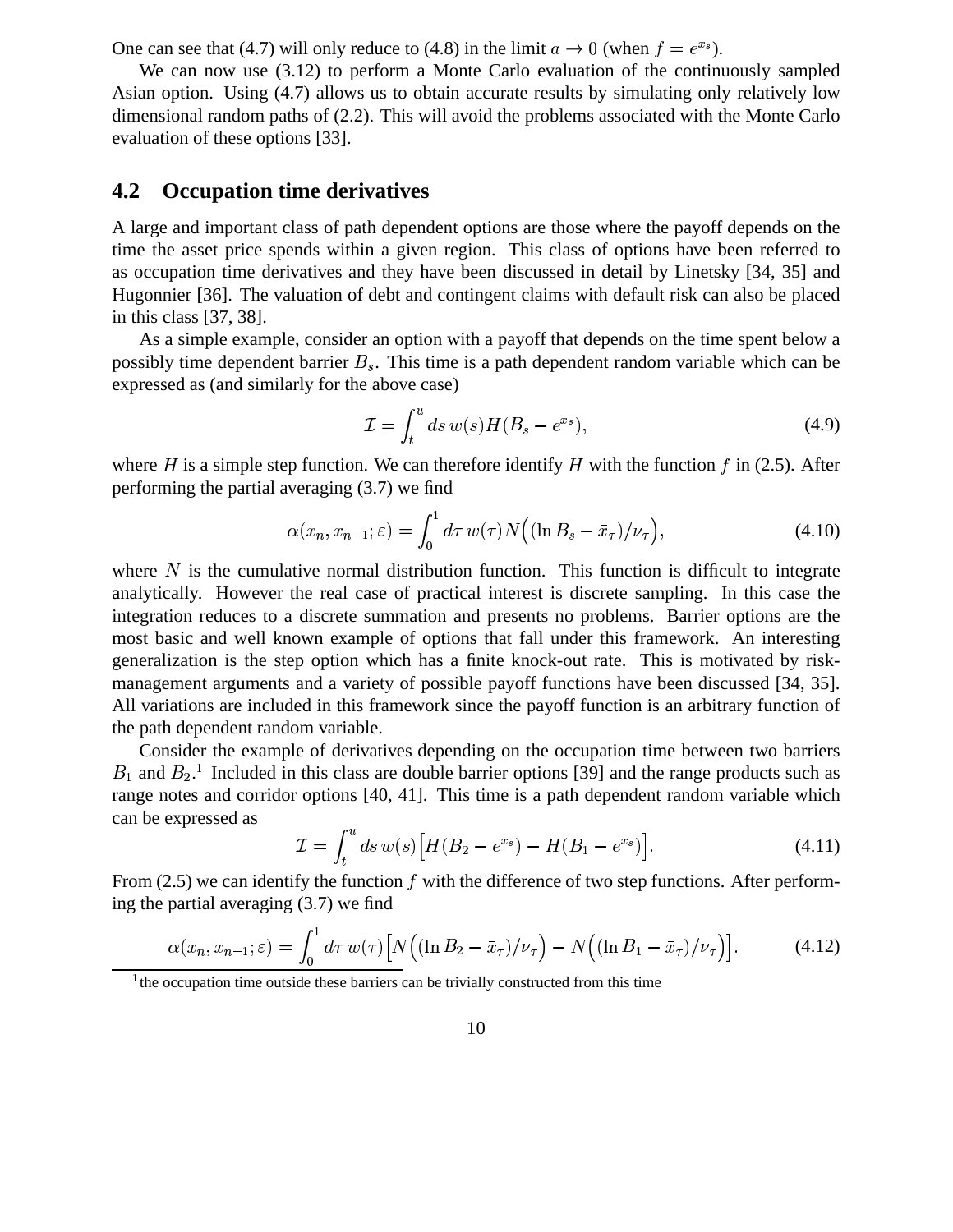Our framework is easily generalized to include derivatives dependent on several occupation times.

### **5 Discussion and Conclusion**

The aim of this paper was to present a new approach to evaluating the price of path dependent options. We considered options with the general payoff function  $(2.4)$ , contingent on a path dependent random variable expressible in the form (2.5). The key results of this paper were the general evaluation formula (3.12) and the short time to expiry approximation (3.14). They give the option price after performing analytically a partial averaging, defined by equations (3.7-9), over the underlying risk-neutral diffusion process (2.2). Since the method is analytically based, it also gives the order of the error made by choosing a finite time discretization. Specific examples were presented in section 4.

In (3.12), the partial averaging allows one to choose the discrete time interval  $\varepsilon$  to be much larger than the option sampling time-scale. We could, for example, imagine choosing  $\varepsilon$  to be one month for an option with daily sampling. Clearly, the partial averaging method can greatly reduce the dimension of the integral in (3.12). This integral can be evaluated most generally by standard Monte Carlo methods. In this case the partial averaging will greatly reduce the dimension of the random paths to be simulated. In effect, it allows random simulations to be replaced with deterministic calculations. Standard methods to increase the efficiency of the Monte Carlo evaluation can still be used. These include variance reduction techniques [4], the simulation of sample paths using the Brownian bridge process [42] or the use of quasi Monte Carlo sampling [4, 43]. Interestingly, quasi Monte Carlo sampling is known to be more advantageous for low dimensional numerical integrals. The partial averaging method can therefore increase the relative gains made by the implementation of quasi Monte Carlo methods.

The framework presented here can be easily extended to multi-factor path dependent options [18, 22] and to path dependent options dependent on several path dependent random variables. Path integral methods have long been developed and used as a computational tool in theoretical and chemical physics. Hopefully the work presented here will stimulate more interest in the application of these methods to problems in computational finance.

### **A Path Integral Representation**

Consider a stochastic process  $x_s$ , which obeys the stochastic differential equation  $^2$ 

$$
dx_t = -g'(x_t)dt + \sigma dW_t.
$$
 (A.1)

In our notation  $x_s \equiv x(s)$ . We will rewrite this equation as

$$
\dot{x}_t = -g'(x_t) + \sigma \zeta_t \tag{A.2}
$$

<sup>&</sup>lt;sup>2</sup>Note that any one-dimensional risk-neutral diffusion process can be cast into this form by a change of variable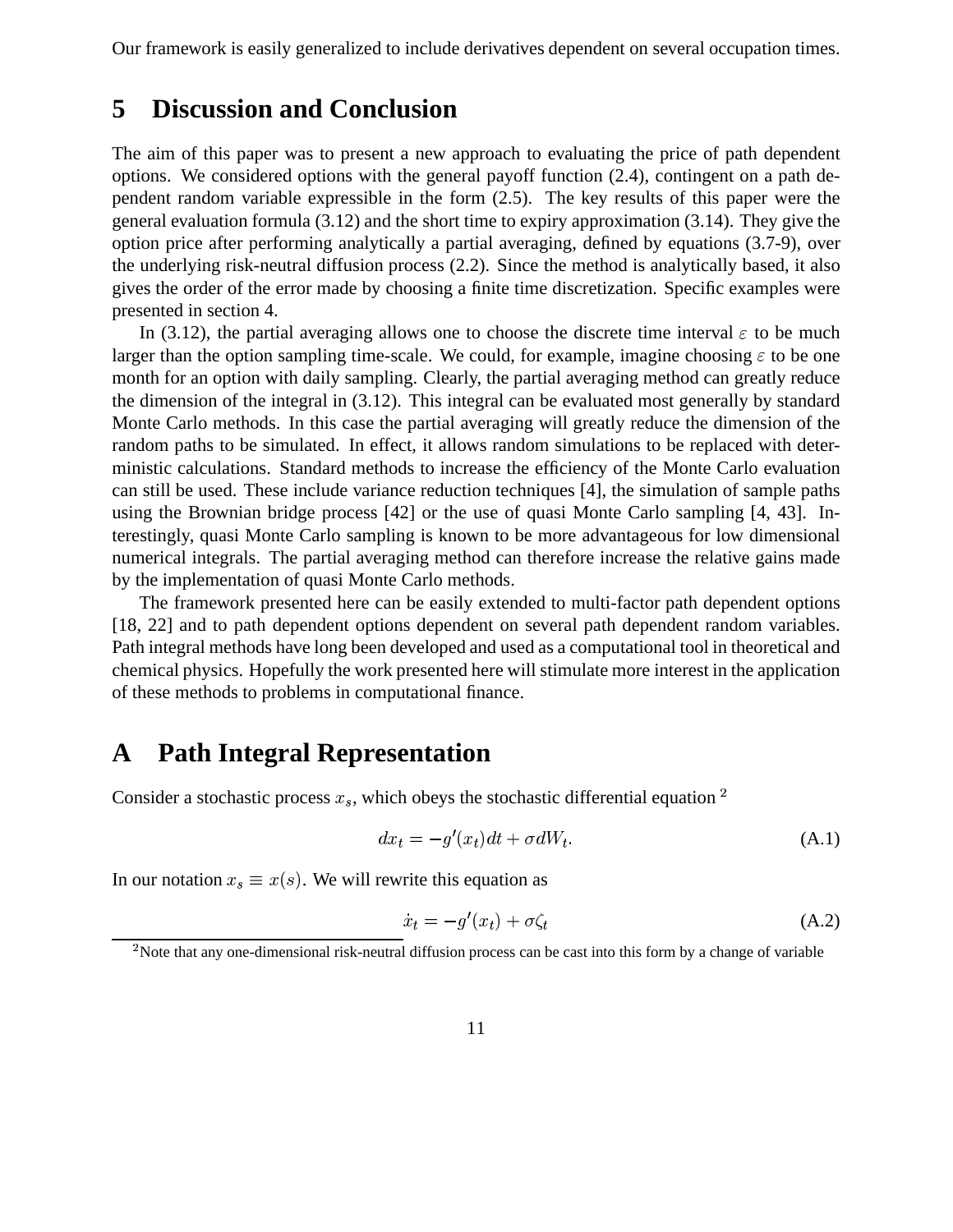where  $\zeta_t = \frac{dW_t}{dt}$  and  $\frac{W_t}{dt}$  and a dot denotes the derivative with respect to time. This notation is more suited for the path integral formulation. In (A.1) we assume that  $\sigma$  in independent of  $x_t$  (additive noise). The path integral formulation of the more general case (multiplicative noise) can be found in [44].

Consider a general continuous Gaussian noise process  $\chi(s)$  (note that small s denotes the time history variable between time t and u and should not be confused with the price  $S_t$ ). We discretize this process by defining a discrete time  $s_n = n\varepsilon + t$ , where  $n = 0, 1, ..., N$  and 3 , ..., N and  $\varepsilon = T/N$  with \_\_\_\_\_\_\_\_  $u - t$ . Note that  $\varepsilon$  is equivalent to ds when  $N \to \infty$ . The now discrete Gaussian process is fully defined by the normalized probability density functional

$$
\mathcal{P}\left[\chi_1, ..., \chi_N\right] = \left(2\pi\right)^{-n/2} \left(\det R\right)^{-1/2} \exp\left[-\frac{1}{2} \sum_{n,m=1}^N \chi_n R_{nm}^{-1} \chi_m\right],\tag{A.3}
$$

where  $\chi_n = \chi(s_n)$ ,  $E[\chi_n \chi]$  $\lambda$  $(s_n), E[\chi_n \chi_m] = R_{nm}$  $[x_i] = R_{nm}$  and  $R^{-1}$  $R_{nm}$  and  $R_{nm}^{-1}$  denotes the inverse matrix. Equation (A.3) fully defines the probability density of the whole history of the discrete Gaussian process. This normalization condition implies

$$
\int_{-\infty}^{\infty} \mathcal{P}\left[\chi_1, \dots, \chi_N\right] d\chi_1 \dots d\chi_N = 1. \tag{A.4}
$$

Since  $dW_t$  has a variance dt, we know  $\zeta_t$  will have a variance  $dt^{-1}$ . We then find that for the Since  $a_{Wt}$  has a variance  $a_{l}$ , we know  $\zeta_{t}$  will have a variance  $a_{l}$ . We then find that for the discrete time white noise process  $\zeta_{n}$ , we have  $E[\zeta_{n}\zeta_{m}] = \varepsilon^{-1}\delta_{nm}$  where  $\delta_{nm}$  is the unit diagona matrix. Using (A.3) we then find

$$
\mathcal{P}\left[\zeta_1, ..., \zeta_N\right] = \left(\frac{\varepsilon}{2\pi}\right)^{N/2} \exp\left[-\frac{1}{2}\sum_{n=1}^N \varepsilon \zeta_n^2\right].
$$
 (A.5)

In the continuous limit this becomes

$$
\mathcal{P}[\zeta_s] = \left(\frac{\varepsilon}{2\pi}\right)^{N/2} \exp\left[-\frac{1}{2}\int_t^u ds \; \zeta_s^2\right],\tag{A.6}
$$

where the continuous time expressions are written with the understanding that  $\varepsilon \to 0$  and  $N \to \infty$ such that  $N\epsilon = T$ .

We wish to use the probability density functional  $(A.6)$  to find a probability density functional for the stochastic process  $x_s$ . To do this we need to first discretize in time (A.2). In discrete time  $(A.2)$  becomes

$$
\frac{x_{n-}x_{n-1}}{\varepsilon} = -g'(\tilde{x}_n) + \sigma \zeta_n, \tag{A.7}
$$

where

$$
\tilde{x}_n = \phi x_n + (1 - \phi)x_{n-1} \tag{A.8}
$$

and  $\phi$  is a discretization parameter between 0 and 1. From (A.7) we see that a path  $\{\zeta_1, ..., \zeta_N\}$ maps to a unique path  $\{x_1, ..., x_N\}$  *as long as*  $x_0$  *is given*. We will therefore write, by virtue of (A.4)

$$
\int_{-\infty}^{\infty} \mathcal{P}[x_1, \dots, x_N | x_0] \, \mathcal{J} \, dx_1 \dots dx_N = 1,\tag{A.9}
$$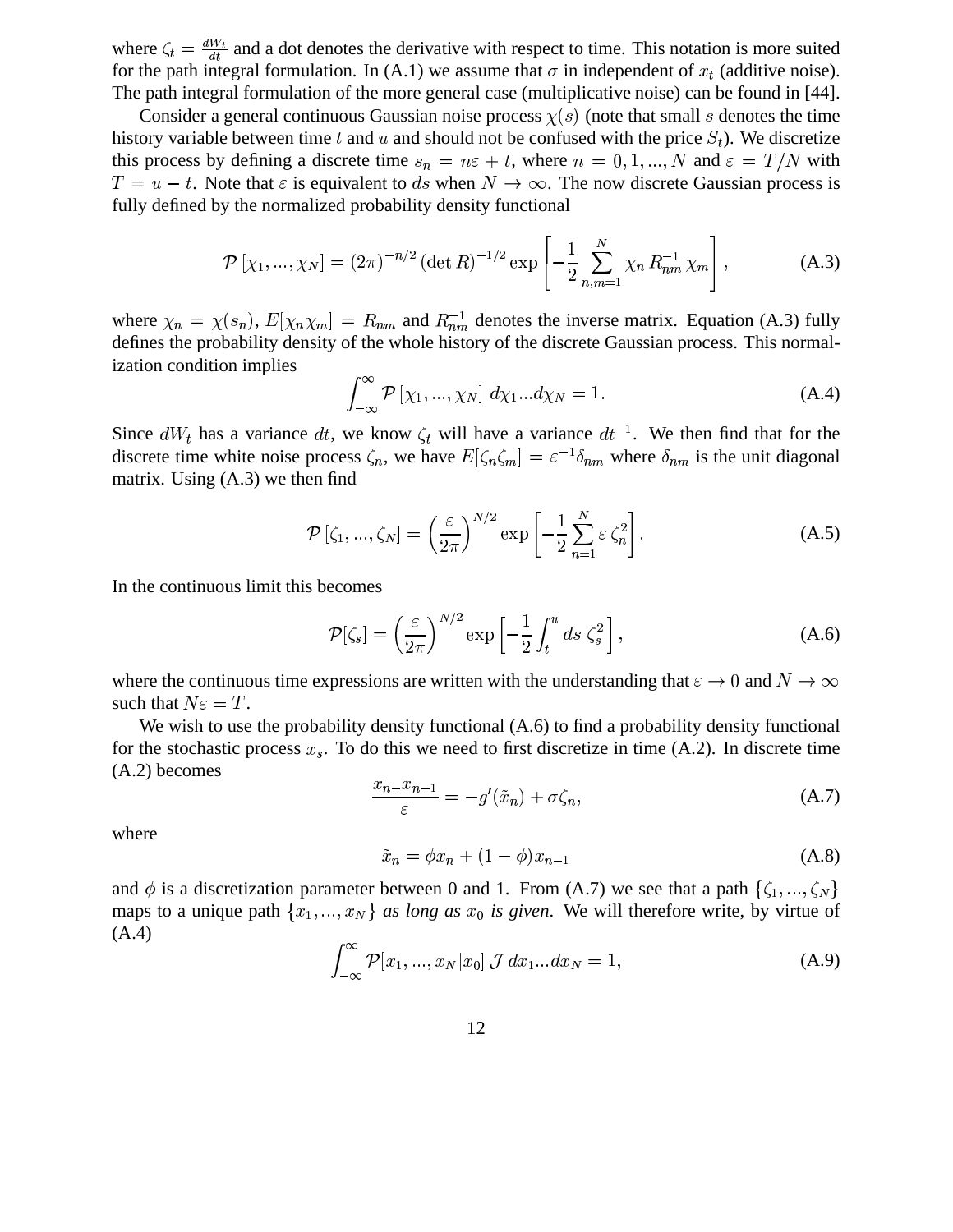where  $J$ , defined by

$$
\mathcal{J} = \det \left| \frac{\partial \zeta_n}{\partial x_m} \right|, \quad m, n = 1, ..., N \tag{A.10}
$$

is the Jacobian of the change in coordinates. In the continuous limit we can substitute (A.2) into  $(A.6)$  to obtain

$$
\mathcal{P}\left[x_s\right] = \left(\frac{\varepsilon}{2\pi}\right)^{N/2} \exp\left[-\frac{1}{2\sigma^2} \int_t^u ds \left(\dot{x}_s + g'(x_s)\right)^2\right].\tag{A.11}
$$

We show in appendix  $B$  that the Jacobian  $(A.10)$  becomes in the continuous limit

$$
\mathcal{J} = (\sigma \varepsilon)^{-N} \exp \left[ \phi \int_{t}^{u} ds \, g''(x_s) \right]. \tag{A.12}
$$

The only sensible choice is  $\phi = 1/2$  [44]. Combining the Jacobian and (A.11) we obtain a new probability density functional

$$
\mathcal{P}_x[x_s] = \exp\left[-\frac{1}{2\sigma^2} \int_t^u ds \, \left(\dot{x}_s + g'(x_s)\right)^2 + \frac{1}{2} \int_t^u ds \, g''(x_s)\right],\tag{A.13}
$$

which is normalized with respect to the functional measure  $\mathcal{D}_s$  which is the continuous limit of

$$
\mathcal{D}x_s = \left(2\pi\varepsilon\sigma^2\right)^{-N/2} dx_1...dx_{N-1}.
$$
\n(A.14)

This means the conditional probability density function (PDF) of  $(A.2)$  is given by the path integral

$$
P(x_u, x_t) = \int_{x_t}^{x_u} \mathcal{D}x_s \mathcal{P}_x[x_s].
$$
\n(A.15)

The expectation of a functional  $\mathcal{F}[x_s]$ , conditional on the initial value  $x_t$ , can now be expressed in the path integral form

$$
E_{x_t}\big[\mathcal{F}[x_s]\big] = \int_{-\infty}^{\infty} dx_u \int_{x_t}^{x_u} \mathcal{D}x_s \, \mathcal{P}_x[x_s] \, \mathcal{F}[x_s]. \tag{A.16}
$$

Using  $(2.7)$ , we can now write the option price in the path integral form

$$
C_F(S_t, t) = e^{-rT} \int_{-\infty}^{\infty} dx_u \int_{x_t}^{x_u} \mathcal{D}x_s \mathcal{P}_x[x_s] F(e^{x_u}, \mathcal{I}). \tag{A.17}
$$

We will not deal directly with the above path integral representation of the option price. From (2.8) we see that we can extract the payoff function out of the path integral if we instead focus on the path integral representation of the joint PDF  $P(x_u, \mathcal{I}|x_t)$ . In the next subsection we will see how to calculate this function.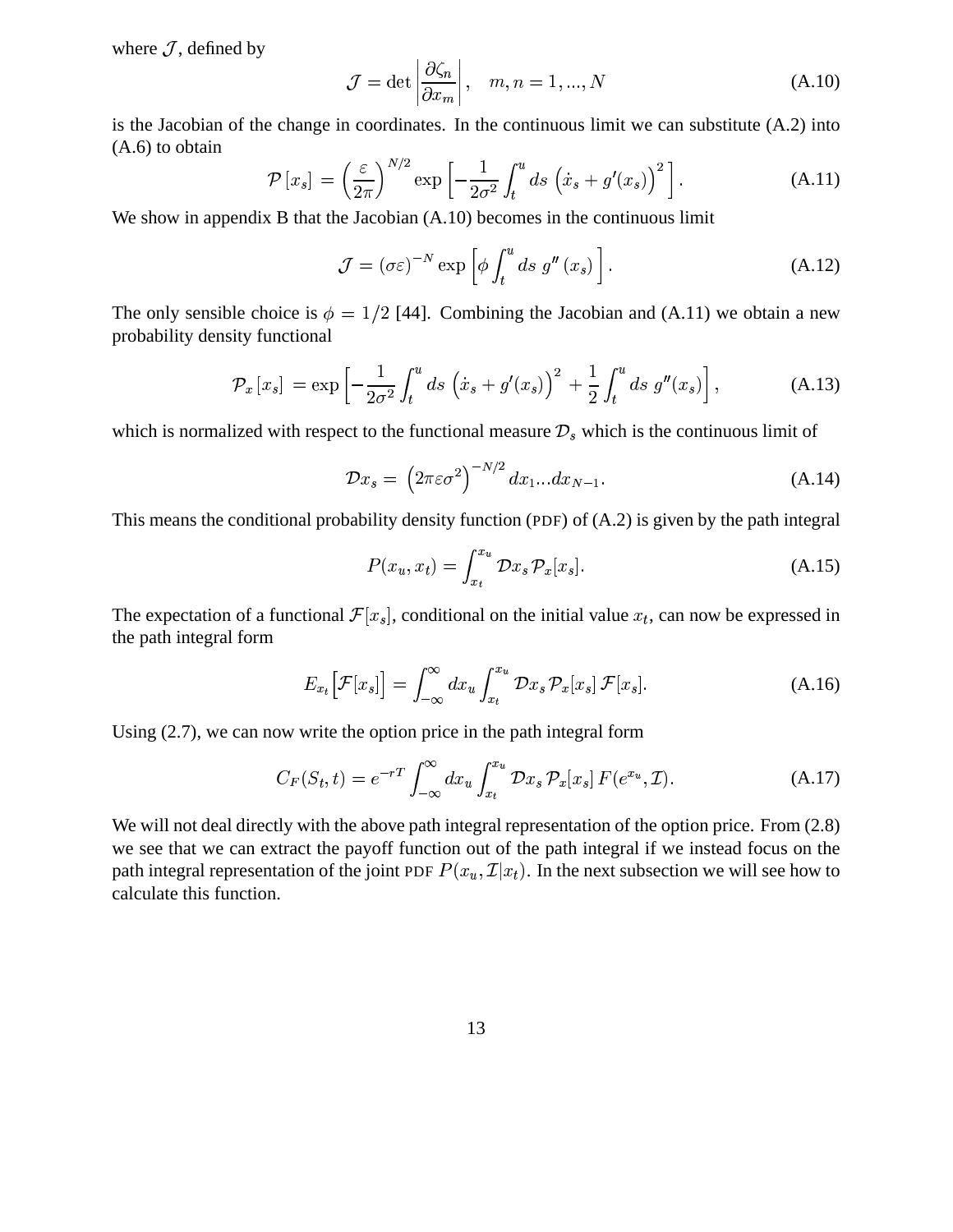#### **Calculating the joint PDF**  $\mathbf{A.1}$

The joint PDF introduced in  $(2.8)$  can be simply expressed as the path integral

$$
P(x_u, \mathcal{I}|x_t) = \int_{x_t}^{x_u} \mathcal{D}\hat{x}_s \mathcal{P}_x[\hat{x}_s] \delta(\mathcal{I} - \hat{\mathcal{I}}).
$$
 (A.18)

Using the Fourier representation of the delta function and  $(2.5)$ , we find that  $(A.18)$  becomes

$$
P(x_u, \mathcal{I}|x_t) = \frac{1}{2\pi} \int_{-\infty}^{\infty} dk e^{-ik\mathcal{I}} \int_{x_t}^{x_u} \mathcal{D}\hat{x}_s \mathcal{P}_x[\hat{x}_s] \exp\left[i k \int_t^u ds \, w(s) f(\hat{x}_s, s)\right]. \tag{A.19}
$$

Substituting  $(A.13)$  into  $(A.19)$  and using

$$
\int_{t}^{u} ds \, \dot{x}_{s} \, g'(x_{s}) = g(x_{u}) - g(x_{t}), \tag{A.20}
$$

we find that  $(A.19)$  becomes

$$
P(x_u, \mathcal{I}|x_t) = \frac{1}{2\pi} \exp\left[\frac{g(x_t) - g(x_u)}{\sigma^2}\right] \int_{-\infty}^{\infty} dk e^{-ik\mathcal{I}} K(x_u, x_t; T), \tag{A.21}
$$

where  $K$ , which we will refer to as the propagator, is defined by

$$
K(x_u, x_t; T) = \int_{x_t}^{x_u} \mathcal{D}x_s \exp\left[-\frac{1}{2\sigma^2} \int_t^u ds \left[ \dot{x}_s^2 + V(x_s, s) \right] \right]
$$
(A.22)

and what we will call the potential function  $V$  is

$$
V(x_s, s) = g'^2(x_s) - \sigma^2 g''(x_s) - 2ik\sigma^2 w(s) f(x_s, s).
$$
 (A.23)

Of special interest is the geometric Brownian motion model defined by  $(2.2)$ . Comparing  $(2.2)$ with (A.1), we can identify  $q'(x_t)$  with  $\mu$  and we find the joint PDF (A.21) becomes (2.9) with the potential (2.11). Because the drift term is constant in this case, it can be extracted out of the path integral and we are left with an imaginary potential.

#### **Calculating the Jacobian** B

In this appendix we will calculate the Jacobian (A.10). In discrete time the stochastic differential equation (SDE) (A.2) becomes

$$
\frac{x_{n-}x_{n-1}}{\varepsilon} = -g'(\tilde{x}_n) + \sigma(\tilde{x}_n)\zeta_n, \tag{B.1}
$$

where it has been generalized to include a non-constant diffusion coefficient. From this discrete SDE we see that

$$
\frac{\partial \zeta_n}{\partial x_m} = 0, \text{ for } m > n. \tag{B.2}
$$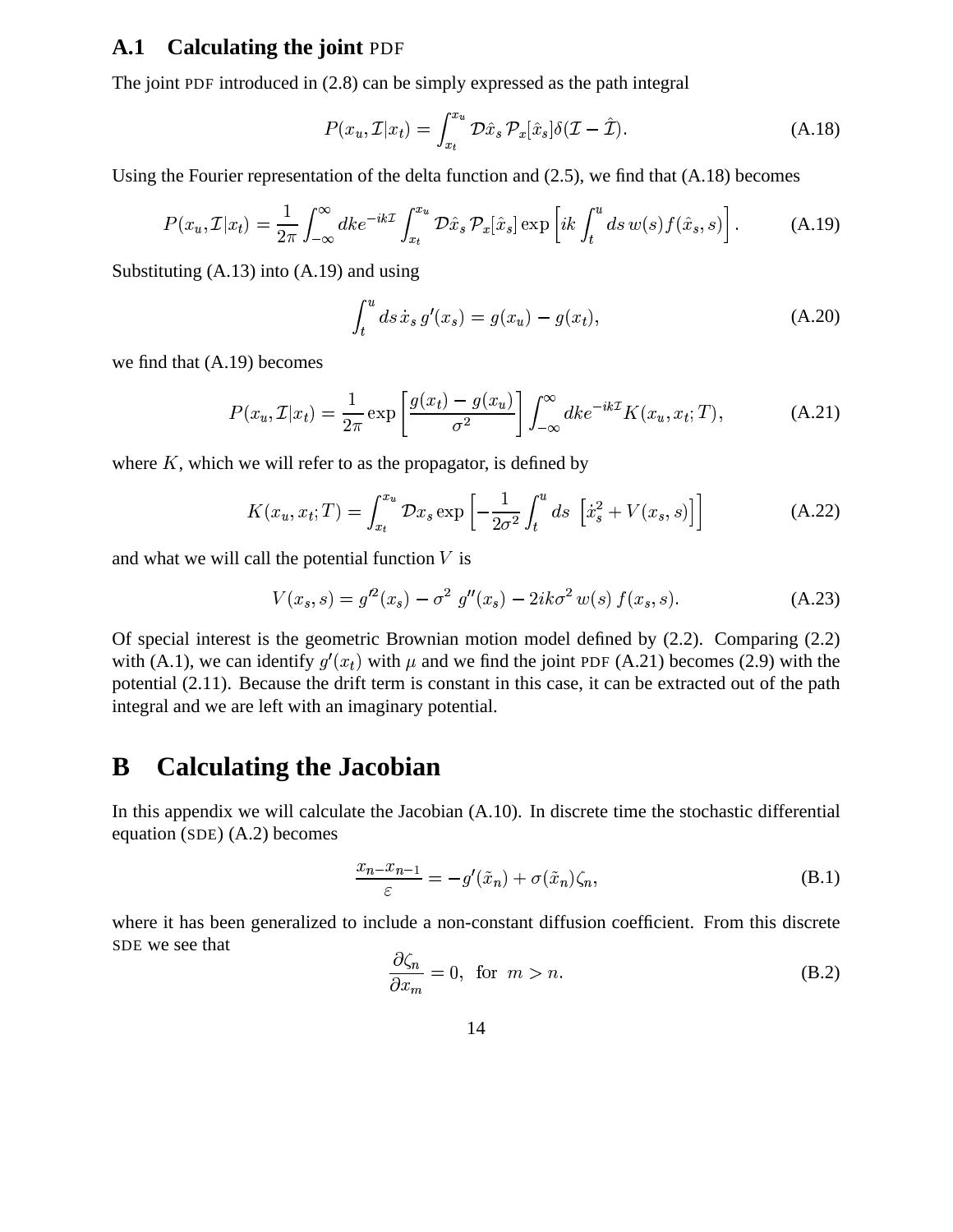Therefore the Jacobian matrix is triangular and from (A.10) we obtain

$$
\mathcal{J} = \prod_{n=1}^{N} \frac{\partial \zeta_n}{\partial x_n}.
$$
 (B.3)

From  $(B.1)$  we find

$$
\frac{1}{\varepsilon} \frac{\partial x_n}{\partial \zeta_n} = -\phi g''(\tilde{x}_n) \frac{\partial x_n}{\partial \zeta_n} + \phi \zeta_n \sigma'(\tilde{x}_n) \frac{\partial x_n}{\partial \zeta_n} + \sigma(\tilde{x}_n),
$$
\n(B.4)

where we have used

$$
\frac{\partial \tilde{x}_n}{\partial \zeta_n} = \frac{\partial \tilde{x}_n}{\partial x_n} \frac{\partial x_n}{\partial \zeta_n} = \phi \frac{\partial x_n}{\partial \zeta_n}
$$
(B.5)

obtained from (A.8). Multiplying (B.4) by  $\varepsilon \frac{\partial \zeta_n}{\partial x_n}$  we obtain

$$
\frac{\partial \zeta_n}{\partial x_n} = \frac{1 + \varepsilon \phi g''(\tilde{x}_n) - \varepsilon \phi \zeta_n \sigma'(\tilde{x}_n)}{\varepsilon \sigma(\tilde{x}_n)}.
$$
\n(B.6)

For small  $\varepsilon$  (B.6) becomes

$$
\frac{\partial x_n}{\partial \zeta_n} \simeq \varepsilon \sigma(\tilde{x}_n) \Big( 1 - \varepsilon \phi \, g''(\tilde{x}_n) + \varepsilon \, \phi \, \zeta_n \sigma'(\tilde{x}_n) \Big) \simeq \varepsilon \sigma(\tilde{x}_n) \exp \big[ \varepsilon \, \phi \big( \sigma'(\tilde{x}_n) \zeta_n - g''(\tilde{x}_n) \big) \big].
$$
\n(B.7)

Using this result we find

$$
\prod_{n=1}^{N} \frac{\partial x_n}{\partial \zeta_n} \simeq \varepsilon^N \left( \prod_{n=1}^{N} \sigma(\tilde{x}_n) \right) \exp \left[ \varepsilon \phi \sum_{n=1}^{N} \left( \sigma'(\tilde{x}_n) \zeta_n - g''(\tilde{x}_n) \right) \right].
$$
 (B.8)

In the continuous limit  $\varepsilon \to 0$ , we therefore find

$$
\mathcal{J}^{-1} = \varepsilon^N \left( \prod_{n=1}^N \sigma(\tilde{x}_n) \right) \exp \left[ \phi \int_t^u ds \left( \sigma'(x_s) \zeta_s - g''(x_s) \right) \right]. \tag{B.9}
$$

From the continuous  $SDE(A.2)$  we have

$$
\zeta_s = \left(\dot{x}_s + g'(x_s)\right) / \sigma(x_s). \tag{B.10}
$$

Substituting this into (B.9) we find

$$
\mathcal{J} = \varepsilon^{-N} \left( \prod_{n=1}^{N} \sigma(\tilde{x}_n) \right)^{-1} \exp \left[ -\phi \int_{t}^{u} ds \left( (\dot{x}_s + g'(x_s)) \sigma'(x_s) / \sigma(x_s) - g''(x_s) \right) \right]. \tag{B.11}
$$

This agrees with equation 2.4.37 in Stratonovich [10] who derives the Jacobian for a general multifactor system of SDE's. For a constant diffusion coefficient (B.11) reduces to (A.12).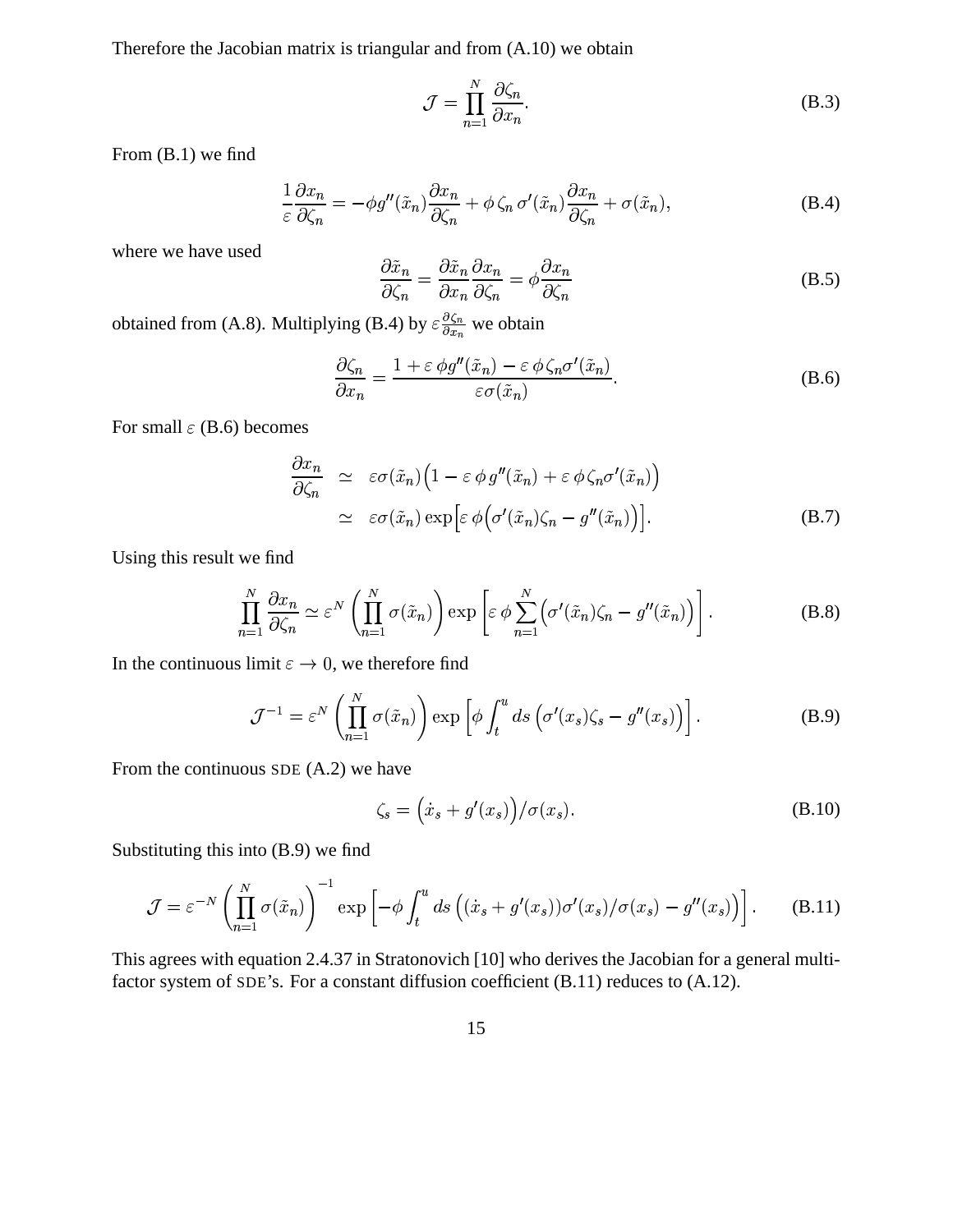#### $\mathbf C$ **Improved Short-time Propagator**

The goal of this appendix is to obtain an expansion of  $K(x_u, x_t; T)$  in powers of T. The derivation here is inspired by the cumulant method used in connection with the quantum statistical density matrix  $[31]$ .

We must first write the propagator in the Fourier path integral representation (FPIR). We decompose the paths as  $1/a$ 

$$
x_{\tau} = \bar{x}_{\tau} + \left(\frac{4\sigma^2 T}{\pi}\right)^{1/2} \sum_{n=1}^{\infty} \frac{z_n \sin(n\pi\tau)}{n}
$$
 (C.1)

where

$$
\bar{x}_{\tau} = \tau(x_u - x_t) + x_t, \ \tau = (s - t)/T. \tag{C.2}
$$

The term  $\bar{x}_{\tau}$  in (C.1) is the straight line path connecting  $x_t$  and  $x_u$ . The remaining terms are the harmonic perturbations about the straight line path. With this we can now write

$$
\frac{1}{2\sigma^2} \int_t^u ds \left[ \dot{x}_s^2 + V(x_s, s) \right] = \frac{(x_u - x_t)^2}{2\sigma^2 T} + \pi \sum_{n=1}^\infty z_n^2 + \frac{T}{2\sigma^2} \int_0^1 d\tau \, V(x_\tau, \tau). \tag{C.3}
$$

Summing over all paths between  $x_t$  and  $x_u$  is equivalent to integrating over all possible values of the Fourier coefficients  $\{z_n\}$ . This means we can write

$$
\int_{x_t}^{x_u} \mathcal{D}x_s = \text{(constant)} \times \int_{-\infty}^{\infty} dz_1...dz_{\infty},\tag{C.4}
$$

where the constant is some Jacobian factor resulting from the change of integration variables. Substituting  $(C.4)$  and  $(C.3)$  into  $(2.10)$ , we obtain the FPIR of the propagator

$$
K(x_u, x_t; T) = K_f(x_u, x_t; T) \int_{-\infty}^{\infty} dz_1 ... dz_{\infty} \exp\left[ -\pi \sum_{n=1}^{\infty} z_n^2 - \frac{T}{2\sigma^2} \int_0^1 d\tau \, V(x_\tau, \tau) \right]
$$
 (C.5)

where  $K_f(x_u, x_t; T)$  is given by

$$
K_f(x_u, x_t; T) = \left(\frac{1}{2\pi\sigma^2 T}\right)^{1/2} \exp\left(-\frac{(x_u - x_t)^2}{2\sigma^2 T}\right).
$$
 (C.6)

The constant Jacobian factor in  $(C.4)$  must equal the prefactor of  $(C.6)$  to obtain the correct propagator when  $V = 0$  (clearly the Jacobian is independent of the potential). We can rewrite (C.5) as

$$
K(x_u, x_t; T) = K_f(x_u, x_t; T) E\left[\exp\left(-\frac{T}{2\sigma^2} \int_0^1 d\tau V(x_\tau, \tau)\right)\right]_{\{z_n\}},
$$
 (C.7)

where the expectation is with respect to the set of independent Gaussian random variables  $\{z_n\}$ with zero mean and variance  $1/2\pi$ . The FPIR can also be set up using a reference potential that is quadratic [32].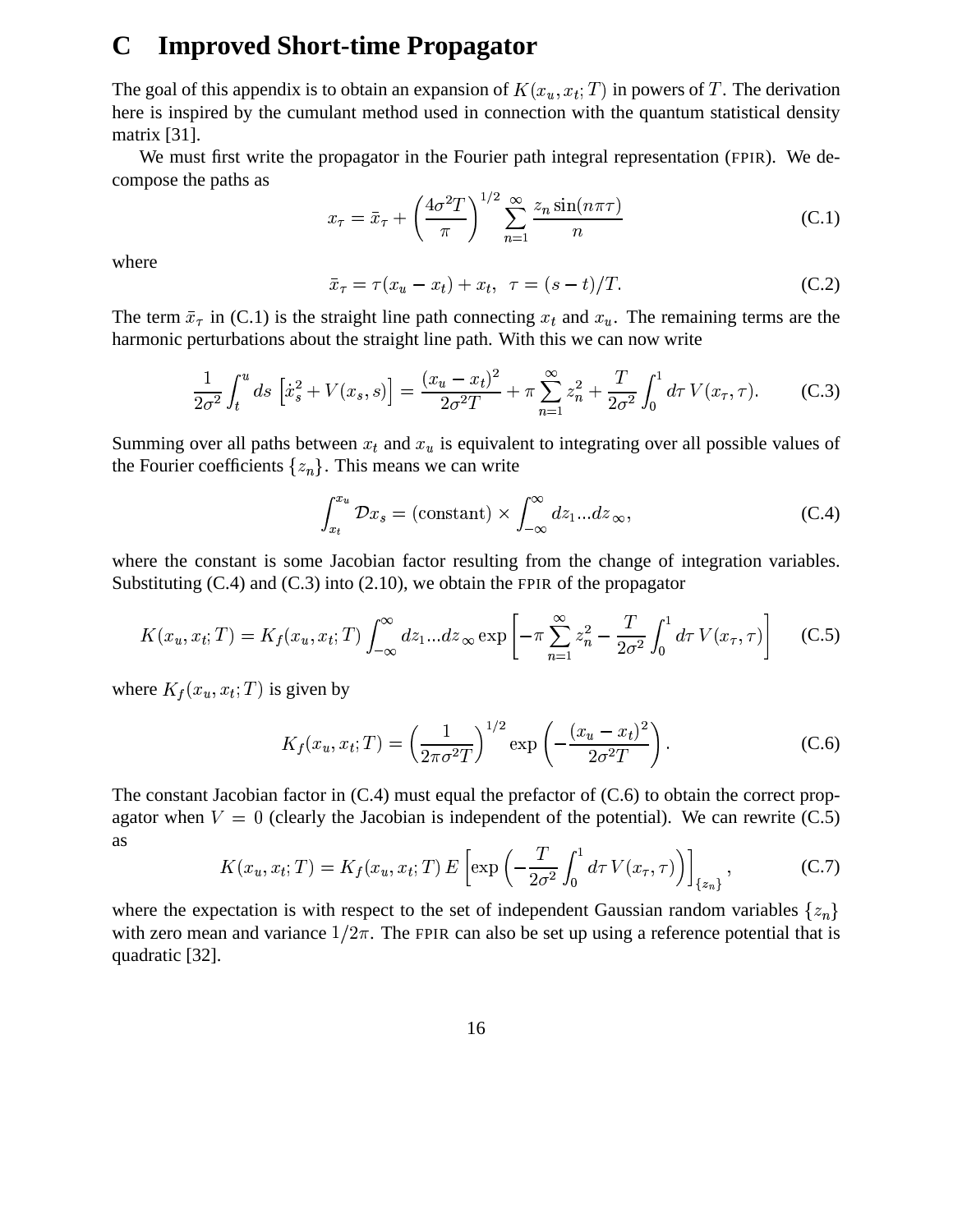We can use the FPIR  $(C.7)$  to derive an expansion in time for the short time propagator. We have using the cumulant expansion

$$
K(x_u, x_t; T) = K_f(x_u, x_t; T) \exp\left(\sum_{m=1}^{\infty} \frac{1}{m!} \left(-\frac{T}{2\sigma^2}\right)^m C_m(x_u, x_t; T)\right), \tag{C.8}
$$

where

$$
C_1 = M_1, C_2 = M_2 - M_1^2, C_3 = M_3 - 3M_1M_2 + 2M_1^3, \dots
$$
 (C.9)

and

$$
M_m = E\left[\left(\int_0^1 d\tau \, V(x_\tau, \tau)\right)^m\right]_{\{z_n\}}.\tag{C.10}
$$

The propagator  $(C.8)$  has the general structure defined by  $(3.2)$  and  $(3.5)$ . Consider the first cumulant which is

$$
C_1(x_u, x_t; T) = \int_0^1 d\tau \, E\left[V(x_\tau, \tau)\right]_{\{z_n\}}.\tag{C.11}
$$

We know from (C.1) that  $x_{\tau}$  is a sum of Gaussian random variables which itself must be Gaussian distributed. So when calculating the expectation (C.11), we can replace  $x_{\tau}$  by

$$
x_{\tau} = \bar{x}_{\tau} + p_{\tau}, \tag{C.12}
$$

where  $p_{\tau}$  is a single Gaussian random variable with variance

$$
\nu_{\tau}^{2} = \frac{2\sigma^{2}T}{\pi^{2}} \sum_{n=1}^{\infty} \frac{\sin^{2}(n\pi\tau)}{n^{2}} = \sigma^{2}T(1-\tau)\tau.
$$
 (C.13)

Using this result we find that

$$
E\left[V(x_{\tau},\tau)\right]_{\{z_{n}\}} = \int_{-\infty}^{\infty} dp_{\tau} P(p_{\tau}) V(\bar{x}_{\tau} + p_{\tau}, \tau) \tag{C.14}
$$

where

$$
P(p_{\tau}) = \frac{1}{\sqrt{2\pi\nu_{\tau}^2}} \exp(-p_{\tau}^2/2\nu_{\tau}^2). \tag{C.15}
$$

The first cumulant then becomes

$$
C_1(x_u, x_t; T) = \int_0^1 d\tau \int_{-\infty}^{\infty} dp_\tau P(p_\tau) V(\bar{x}_\tau + p_\tau, \tau).
$$
 (C.16)

Expanding the potential around  $p_{\tau} = 0$  and performing the Gaussian integrals we obtain

$$
E\left[V(x_{\tau},\tau)\right]_{\{z_{n}\}} \simeq V(\bar{x}_{\tau},\tau) + \frac{\nu_{\tau}^{2}}{2}V''(\bar{x}_{\tau},\tau) + \frac{\nu_{\tau}^{4}}{8}V''''(\bar{x}_{\tau},\tau) + o(T^{3}),\tag{C.17}
$$

which from  $(C.13)$  is an expansion in time  $T$ .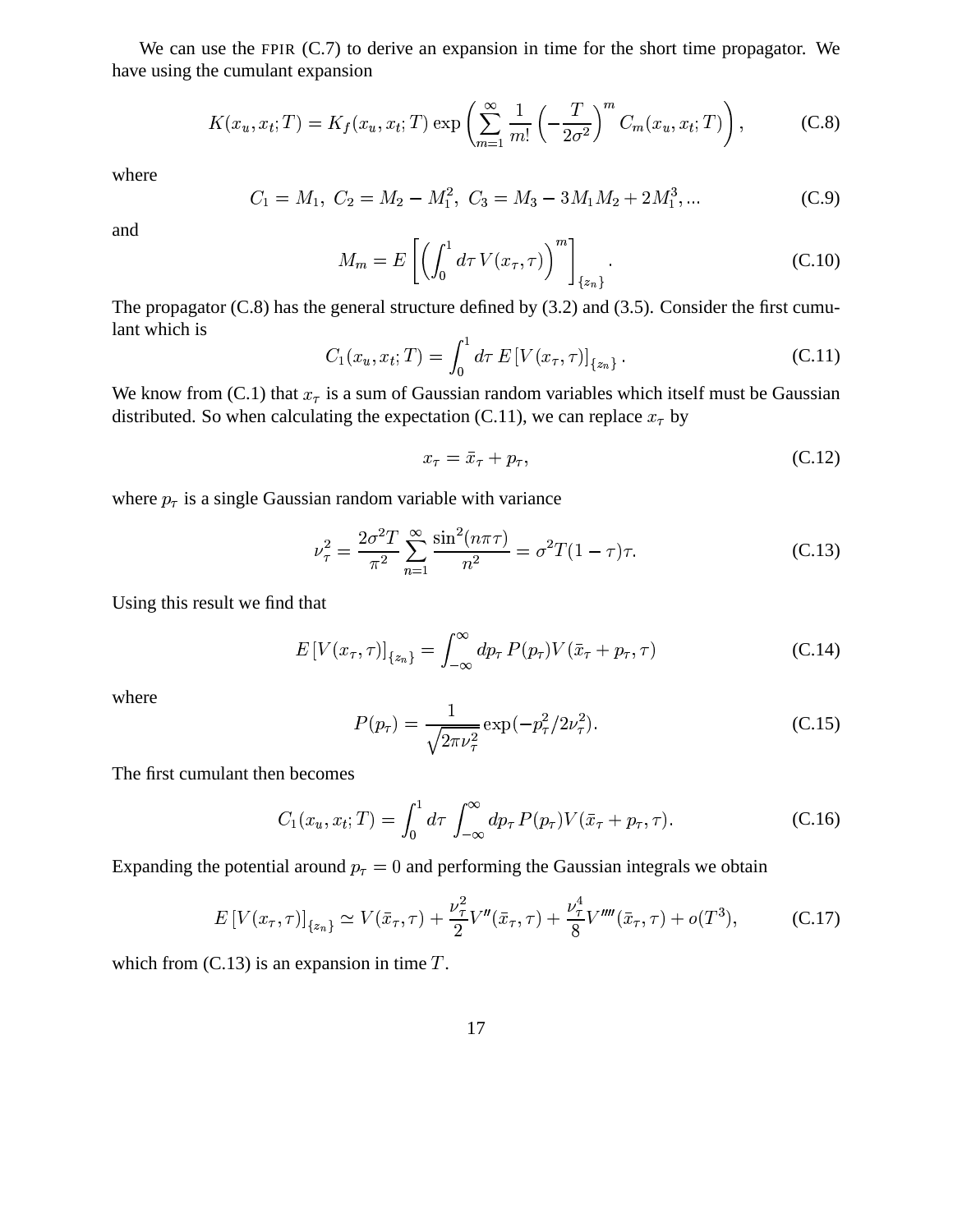Consider now the second cumulant

$$
C_2(x_u, x_t; T) = \int_0^1 d\tau d\tau' \bigg( E\left[V(x_\tau, \tau)V(x_{\tau'}, \tau')\right]_{\{z_n\}} - E\left[V(x_\tau, \tau)\right]_{\{z_n\}} E\left[V(x_{\tau'}, \tau')\right]_{\{z_n\}} \bigg). \tag{C.18}
$$

In (C.18) we can replace  $x_{\tau}$  and  $x_{\tau}$  with

$$
x_{\tau} = \bar{x}_{\tau} + p_{\tau}, \ \ x_{\tau'} = \bar{x}_{\tau'} + p_{\tau'}
$$
 (C.19)

where  $p_{\tau}$  and  $p_{\tau'}$  are two correlated Gaussian random variables with variances

$$
\nu_{\tau}^{2} = \sigma^{2} T (1 - \tau) \tau, \quad \nu_{\tau'}^{2} = \sigma^{2} T (1 - \tau') \tau'. \tag{C.20}
$$

Using  $(C.1)$  we find the covariance is

$$
c(\tau, \tau') = E[p_{\tau}p_{\tau'}] = \frac{4\sigma^2 T}{\pi} \sum_{n,n'=1}^{\infty} E[z_n z_{n'}]_{\{z_n\}} \frac{\sin(n\pi \tau) \sin(n'\pi \tau')}{nn'}. \tag{C.21}
$$

Using

$$
E[z_n z_{n'}]_{\{z_n\}} = \frac{1}{2\pi} \delta_{nn'} \tag{C.22}
$$

and the identity

$$
\frac{2}{\pi^2} \sum_{n=1}^{\infty} \frac{\sin(n\pi\tau)\sin(n\pi\tau')}{n^2} = \tau_l (1 - \tau_g),
$$
 (C.23)

we find

$$
c(\tau, \tau') = \sigma^2 T \tau (1 - \tau_g) \tag{C.24}
$$

where  $\tau_l$  is the lesser of  $\tau$  and  $\tau'$  and  $\tau_g$  is the greater of  $\tau$  and  $\tau'$ . Using (A.3), we can write the probability distribution of  $p_{\tau}$  and  $p_{\tau'}$  as

$$
P(p_{\tau}, p_{\tau'}) = \frac{1}{2\pi} \frac{1}{\sqrt{\nu_{\tau}^2 \nu_{\tau'}^2 - c^2}} \exp\left[ -\frac{(\nu_{\tau'}^2 p_{\tau}^2 - 2c \, p_{\tau} p_{\tau'} + \nu_{\tau}^2 p_{\tau'}^2)}{2(\nu_{\tau}^2 \nu_{\tau'}^2 - c^2)} \right].
$$
 (C.25)

We therefore find that

$$
E[V(x_{\tau}, \tau)V(x_{\tau'}, \tau')]_{\{z_n\}} = \int_{-\infty}^{\infty} dp_{\tau} dp_{\tau'} P(p_{\tau}, p_{\tau'}) V(\bar{x}_{\tau} + p_{\tau}, \tau) V(\bar{x}_{\tau'} + p_{\tau'}, \tau'). \quad (C.26)
$$

Substituting this result and  $(C.14)$  into  $(C.18)$ , we find that the second cumulant is

$$
C_2(x_u, x_t; T) = \int_0^1 d\tau d\tau' \left( \int_{-\infty}^{\infty} dp_{\tau} dp_{\tau'} P(p_{\tau}, p_{\tau'}) V(\bar{x}_{\tau} + p_{\tau}, \tau) V(\bar{x}_{\tau'} + p_{\tau'}, \tau') - \int_{-\infty}^{\infty} dp_{\tau} dp_{\tau'} P(p_{\tau}) P(p_{\tau'}) V(\bar{x}_{\tau} + p_{\tau}, \tau) V(\bar{x}_{\tau'} + p_{\tau'}, \tau') \right).
$$
 (C.27)

Expanding the second cumulant around  $p = 0$  we find that the first order remaining term is

$$
C_2(x_u, x_t; T) \simeq \sigma^2 T \int_0^1 d\tau d\tau' V'(\bar{x}_{\tau}, \tau) V'(\bar{x}_{\tau'}, \tau') \tau_l (1 - \tau_g) + o(\sigma^4 T^2). \tag{C.28}
$$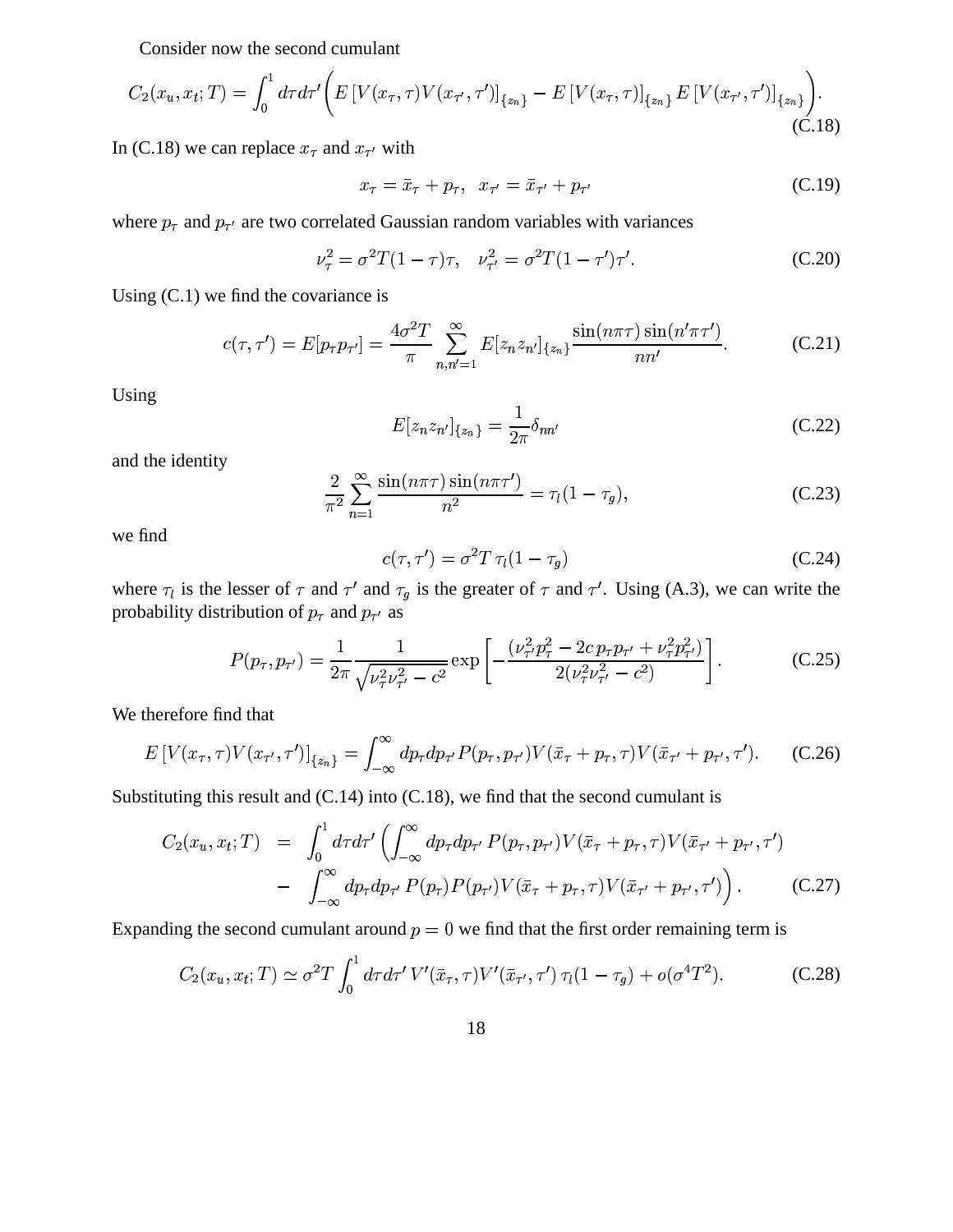This follows since the integral we have to do is just the covariance  $c$ .

It can be shown that the mth cumulant is of order  $(\sigma^2 T)^{m-1}$ . Therefore from (C.8) we see that  $C_2$  starts contributing at order  $T^3$ , while  $C_3$  starts contributing at order  $T^5$ . This means that to get the expansion (C.8) correct to order  $T^3$ , we need only expand  $C_1$  to order  $T^2$  and  $C_2$  to order T as has been done in (C.17) and (C.28). This means that  $C_1$  alone will give the correct propagator to order  $T^2$ . Substituting (C.28) and (C.17) into (C.8) we find

$$
K(x_u, x_t; T) \simeq K_f(x_u, x_t; T) \exp\left[ -\frac{T}{2\sigma^2} \int_0^1 d\tau \, V(\bar{x}_\tau, \tau) - \frac{T^2}{4} \int_0^1 d\tau \, \tau (1 - \tau) \, V''(\bar{x}_\tau, \tau) \right] - \frac{\sigma^2 T^3}{16} \int_0^1 d\tau \, \tau^2 (1 - \tau)^2 V''''(\bar{x}_\tau, \tau) + \frac{T^3}{8\sigma^2} \int_0^1 d\tau d\tau' \, V'(\bar{x}_\tau, \tau) V'(\bar{x}_{\tau'}, \tau') \, \tau_l (1 - \tau_g) + o(T^4) \right], \tag{C.29}
$$

which is our desired expansion of the propagator to third order in time.

**Acknowledgements:** I would like to thank the Australia Research Council for their generous support of this research through an Australian Postdoctoral Research Fellowship. I would also like to thank Science & Finance and the School of Economics and Finance, University of Technology, Sydney, where part of this research was carried out.

### **References**

- [1] D.M. Chance, The pricing and hedging of limited exercise caps and spreads, Journal of Financial Research 17, 561-584 (1995).
- [2] H.M. Kat and L. Verdonk, *Tree surgery*, RISK 8, 53-56 (1995).
- [3] E. Levy and F. Mantion, *Discrete by nature*, RISK 10, 74-75 (1997).
- [4] L. Clewlow and C. Strickland, *Implementing Derivative Models*, (John Wiley and Sons) London 1998.
- [5] R.P. Feynman and A. Hibbs, *Quantum mechanics and path integrals*, (McGraw Hill) New York (1965).
- [6] C. Grosche and F. Steiner, *How to solve path integrals in quantum mechanics*, J. Math. Phys 36, 2354-2385 (1995).
- [7] N. Makri, Feynman path integration in quantum dynamics, Comp. Phys. Commun. 63, 389-414 (1991).
- [8] A.N. Drozdov, Accurate calculation of quantum and diffusion propagators in arbitrary dimensions, J. Chem. Phys 105, 515-529 (1996).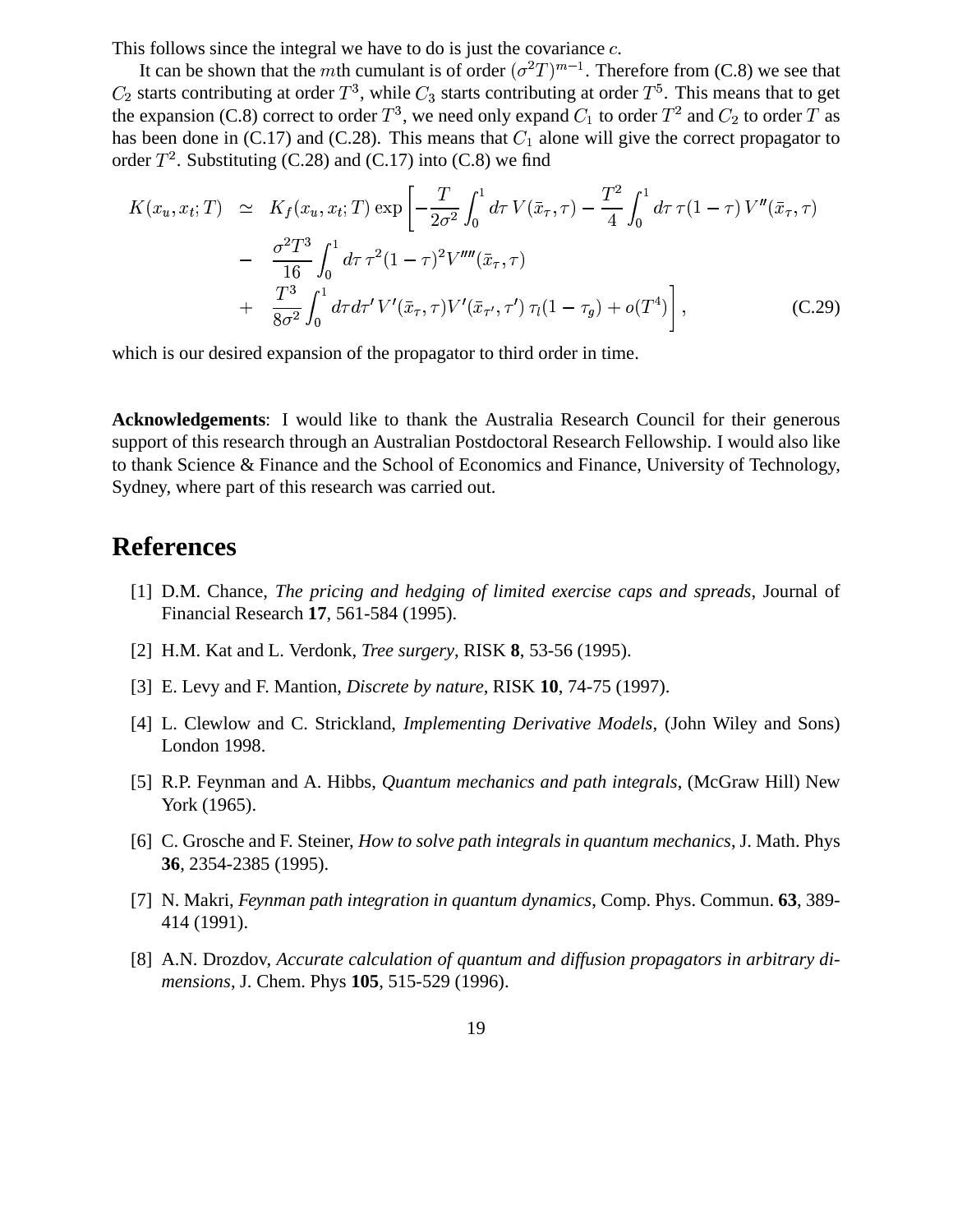- [9] J.W. Negele and H. Orland, *Quantum many-particle systems* (Addison-Wesley) (1988).
- [10] R.L. Stratonovich, in *Noise in nonlinear dynamical systems*, ed. F.Moss and P.V.E McClintock (Cambridge University Press) Cambridge 1989, Vol I.
- [11] A.N. Drozdov, *High-accuracy discrete path integral solutions for stochastic processes with non-invertible diffusion matrices. II. Numerical evaluation*, J. Chem. Phys **107**, 3505-3520 (1997).
- [12] A.N. Drozdov, *Accurate path integral representation of the Fokker-Planck equation with a linear reference system: Comparative study of current theories*, Phys. Rev. E **57**, 146-158 (1998).
- [13] A.N. Drozdov, *Improved Feynman's path integral method with large time step: Formalism and applications*, J. Chem. Phys **108**, 6580-6587 (1998).
- [14] A.J. McKane, H.C. Luckock and A.J. Bray, *Path integrals and non-Markov processes. I. General formalism*, Phys. Rev. A, **41**, 644-656 (1990).
- [15] J.W. Dash, *Functional path integrals and the average bond price*, AT&T Bell Laboratories preprint, unpublished (1986).
- [16] J.W. Dash, *Path integrals and options- I*, Merrill Lynch Capital Markets preprint, unpublished (1988).
- [17] J.W. Dash, *Path integrals and options- II: one-factor term-structure models*, Merrill Lynch Capital Markets preprint, unpublished (1989).
- [18] V. Linetsky, *The path integral approach to financial modeling and options pricing*, Computational Economics **11**, 129-163 (1998).
- [19] B.E. Baaquie, *A path integral approach to option pricing with stochastic volatility: some exact results* J. Phys. I France **7**, 1733-1753 (1997).
- [20] B.E. Baaquie, *Quantum field theory of treasury bonds*, Cond-Mat/9809199 (1998). Available at: http://xxx.lanl.gov.
- [21] M. Otto, *Using path integrals to price interest rate derivatives*, Cond-Mat/9812318 (1998). Available at: http://xxx.lanl.gov.
- [22] E. Bennati, M. Rosa-Clot and S. Taddei, *A path integral approach to derivative security pricing: I. Formalism and analytical results*, International Journal of Theoretical and Applied Finance **2**, 381-407 (1999).
- [23] A. Eydeland, *A fast algorithm for computing integrals in function spaces: Financial applications*, Computational Economics **7**, 277-285 (1994).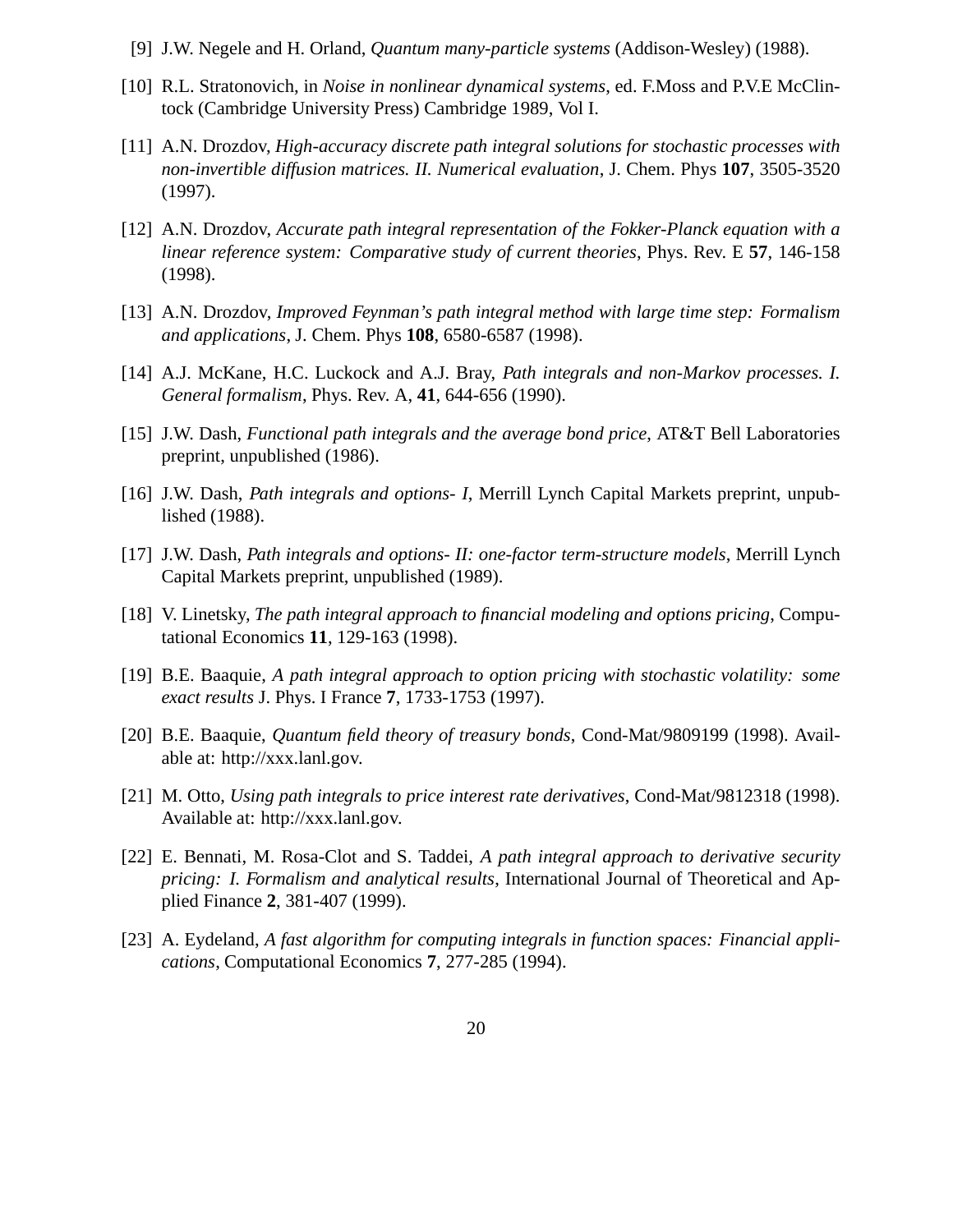- [24] C. Chiarella, N. El-Hassan, *Evaluation of derivative security prices in the Heath-Jarrow-Morton framework as path integrals using fast fourier transform techniques*, The Journal of Financial Engineering, **6**(2), (1997).
- [25] C. Chiarella, N. El-Hassan and A. Kucera, *Evaluation of American option prices in a path integral framework using Fourier-Hermite series expansions*, Journal of Economic Dynamics and Control, forthcoming (1999).
- [26] C. Chiarella, N. El-Hassan and A. Kucera, *The evaluation of point barrier options in a path integral framework*, Working Paper: School of Finance and Economics, University of Technology, Sydney (1999).
- [27] M. Rosa-Clot and S. Taddei, *A path integral approach to derivative security pricing: II. Numerical methods*, Cond-Mat/9901279 (1999). Available at: http://xxx.lanl.gov.
- [28] M.S. Makivic, *Path integral Monte Carlo method for valuation of derivative securities: algorithm and parallel implementation*, NPAC Technical Report SCCS 650, (1995).
- [29] P. Wilmott, S. Howison and J. Dewynne, *The mathematics of financial derivatives: A student introduction* (Cambridge University Press) Cambridge 1995.
- [30] R.D. Coalson, D.L. Freeman and J.D. Doll, *Partial averaging approach to Fourier coefficient path integration*, J. Chem. Phys **85**, 4567-4583 (1986).
- [31] R.D. Coalson, D.L. Freeman and J.D. Doll, *Cumulant methods and short time propagators*, J. Chem. Phys **91**, 4242-4248 (1989).
- [32] W.H. Miller, *Path integral representation of the reaction rate constant in quantum mechanical transition state theory*, J. Chem. Phys **63**, 1166-1172 (1975).
- [33] M.C. Fu, D.B. Madan and T. Wang, *Pricing continuous time Asian options: A comparison of Monte Carlo and Laplace transform inversion methods*, Journal of Computational Finance **2**, 49-74 (1999).
- [34] V. Linetsky, *Step options: The Feynman-Kac approach to occupation time derivatives*, Mathematical Finance **9**, 55-96 (1999).
- [35] V. Linetsky, *Steps to the barrier*, RISK, April 62-65 (1998).
- [36] J.N. Hugonnier, *The Feynman-Kac formula and pricing occupation time derivatives*, International Journal of Theoretical and Applied Finance **2**, 153-178 (1999).
- [37] F.A. Longstaff and E.S. Schwartz, *A simpler approach to valuing risky fixed and floating rate debt*, Journal of Finance **50**, 789-819 (1995).
- [38] D. Rich, *the valuation of Black-Scholes options subject to inter-temporal default risk*, Review of Derivatives Research **1**, 25-59 (1996).